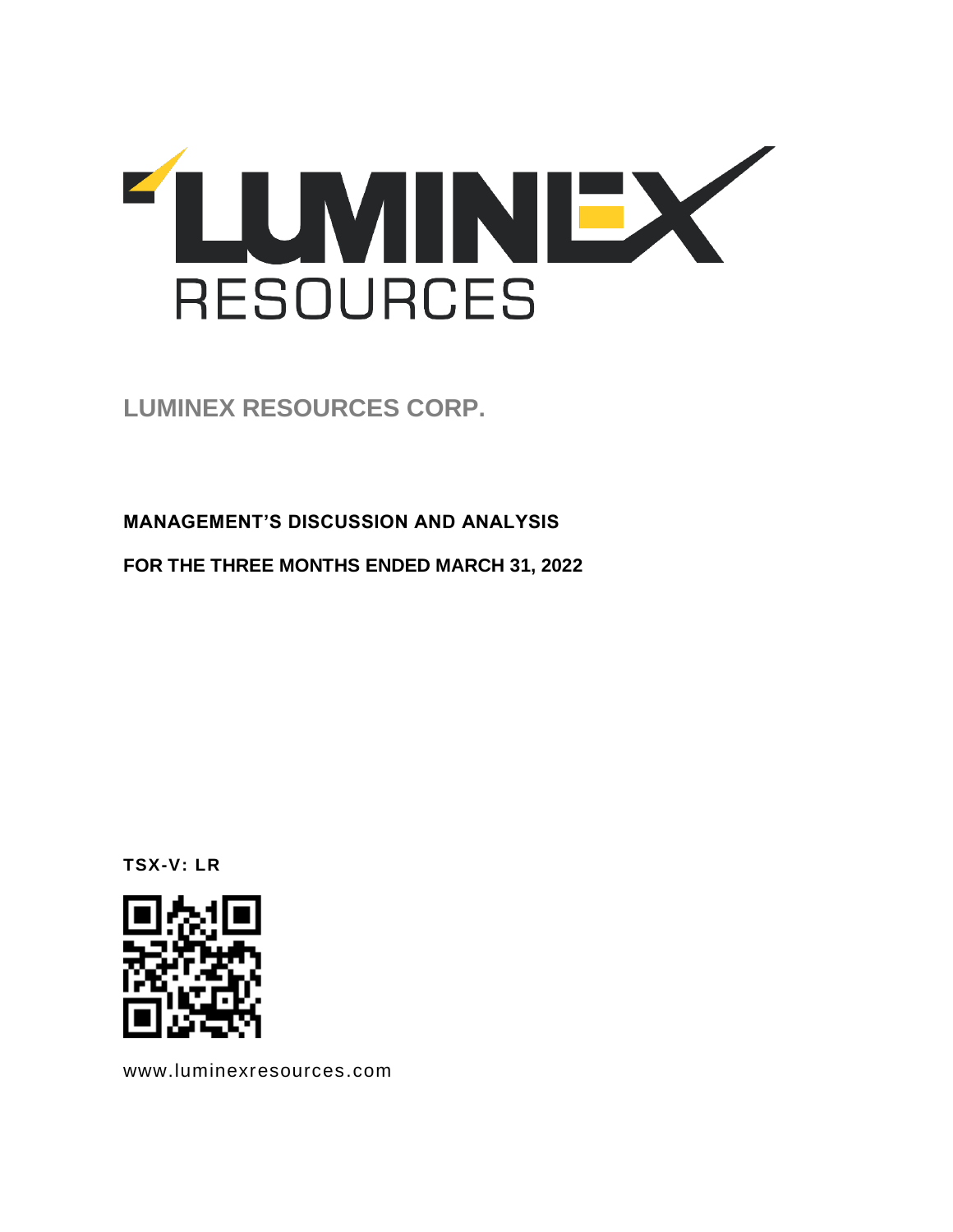

## **INTRODUCTION**

Luminex Resources Corp. ("Luminex" or the "Company") is a resource exploration company with a focus on the exploration and development of mining projects in Ecuador. Luminex's head office is in Vancouver, Canada. The Company was incorporated under the *Business Corporations Act* (British Columbia) on March 16, 2018 in connection with a strategic reorganization of Lumina Gold Corp. ("Lumina") effected by a plan of arrangement (the "Arrangement"), which was completed on August 31, 2018. The Company's common shares are listed on the TSX Venture Exchange ("TSXV") under the symbol "LR".

This management's discussion and analysis ("MD&A") focuses on significant factors that affected Luminex and its subsidiaries during the relevant reporting period and to the date of this report. The MD&A supplements, but does not form part of, the unaudited condensed consolidated interim financial statements of the Company and the notes thereto for the three months ended March 31, 2022 and 2021, and, consequently, should be read in conjunction with the aforementioned financial statements and notes thereto. This MD&A should also be read in conjunction with our audited consolidated financial statements for the year ended December 31, 2021.

### **ADDITIONAL INFORMATION**

Additional information about the Company is available under the Company's profile on SEDAR at www.sedar.com and on the Company's website at www.luminexresources.com.

The Company reports its financial information in U. S. dollars and all monetary amounts set forth herein are expressed in U.S. dollars unless specifically stated otherwise. The financial information presented in this MD&A has been prepared in accordance with International Financial Reporting Standards ("IFRS") as issued by the International Accounting Standards Board (the "IASB"). The Company's unaudited condensed consolidated interim financial statements for the three months ended March 31, 2022 and 2021 were prepared in accordance with IAS 34 *Interim Financial Reporting*.

Leo Hathaway, P.Geo., is a qualified person as defined by National Instrument 43-101 – *Standards of Disclosure for Mineral Projects* ("NI 43-101") and has reviewed and approved for inclusion the scientific and technical disclosure in this MD&A. Mr. Hathaway is the Senior Vice President, Exploration of the Company.

### **FORWARD-LOOKING INFORMATION**

Information and statements contained in this MD&A that are not historical facts are forward-looking information or forward-looking statements within the meaning of Canadian securities legislation and the *U.S. Private Securities Litigation Reform Act of 1995* (hereinafter collectively referred to as "forward-looking statements") that involve risks and uncertainties. This MD&A contains forward-looking statements such as estimates and statements that describe the Company's future plans, objectives or goals, including words to the effect that the Company or management expects a stated condition or result to occur. Examples of forwardlooking statements in this MD&A include, but are not limited to, statements with respect to:

- the Company's ongoing evaluation and management of the impacts of COVID-19 and its variants;
- the Company's strategic objectives and going-forward plans;
- the results of the Company's Preliminary Economic Assessment ("PEA") on the Condor Project and any related follow up activities;
- the Company's acquisition of concessions and projects, and the regulatory reporting and amount of human and financial resources invested to maintain the concessions in good regulatory and social standing, including those concessions subject to earn-in by other companies;
- the Company's and its earn-in partners' plans and activities to continue or initiate exploration and drilling programs at the Company's projects;
- timing and plans for future exploration and development work and expenditures on the Company's projects;
- estimates of mineral resources and potential economic recoveries at the Company's projects;
- estimates and / or forecasts of future metals prices;
- possible discoveries or extensions of new mineralization, increases or upgrades to reported mineral resource estimates at the Company's projects, or general expected results of the Company's activities;
- the Company's ongoing case by case evaluation whether to advance projects internally, seek strategic partners for concessions acquired by tender process in Ecuador or to initiate further exploration, project engineering and development studies on its individual assets;
- the Company´s ability to execute strategic initiatives, including entering into agreements with strategic partners for further development of concessions;
- the Company's ability to comply with auction, permitting and regulatory requirements related to exploration and development and related operations, as well as any associated costs and timing;
- the Company's plans, actions and timing to renounce any non-core concessions or parts of concessions;
- the Company's ability to manage relations with economic, political and social stakeholders;
- the Company´s ability to secure and maintain access to surface lands needed for its operations;
- the Company's expectation that global geopolitical and macroeconomic developments will continue to drive sustained improvements in copper and gold markets in the medium to long term;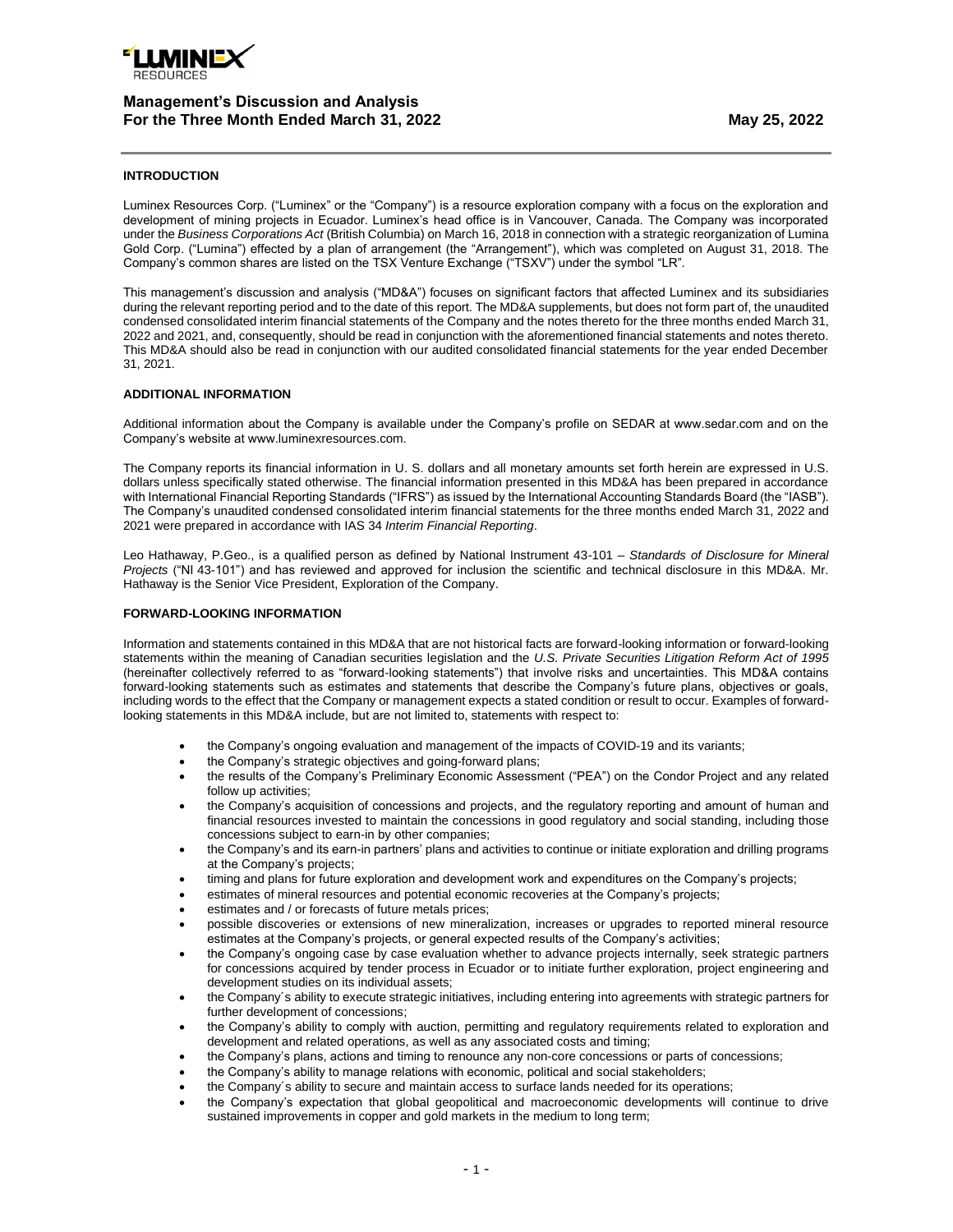

- the Company's expectation that conditions for the Ecuadorian mining industry, including governmental support, will continue to evolve in a positive direction and that Ecuador will remain a jurisdiction that is increasingly attractive to international mining investors;
- the Company's expectation that the Government of Ecuador will maintain the national policy of making Ecuador an attractive destination for long-term formal mining investment, continuing to build on recent mining, legal and regulatory reforms;
- the Government of Ecuador's actions, including efforts to improve and enforce the legal and regulatory framework for mining, uphold the rule of law, combat illegal mining, respond adequately to legal and social strategies of antimining activists, and implement another mining concession tender process or otherwise reopen the mining cadastre;
- the Company's ability to identify and, with or without government support, control incursions by informal / illegal miners into and around its concessions;
- legislative and regulatory reform processes, including those related to the fiscal and permitting regimes, and their potential effects on Luminex;
- the adequacy of the Company's working capital;
- the Company's ability to raise additional financing or find alternative ways to advance its corporate objectives, as well as the use of any financing proceeds;
- the Company's efforts to monitor and interpret market and economic, political and social conditions (globally and in Ecuador);
- the mining assets and properties acquired by the Company being and remaining attractive investment opportunities;
- the Government of Ecuador's acceptance of filings submitted for mineral concessions subject to four-year spending requirements in Ecuador;
- the Company's ability to continue as a going concern;
- the impact of changes in accounting standards on the Company; and,
- other risks and uncertainties related to the Company's business.

In certain cases, forward-looking statements can be identified by the use of words such as "plans", "expects" or "does not expect", "is expected", "budget", "goal", "objective", "scheduled", "estimates", "forecasts", "intends", "anticipates" or "does not anticipate", or "believes", or variations of such words and phrases or information that certain actions, events or results "may", "could", "would", "might" or "will be taken", "occur" or "be achieved". Any such forward-looking statements are based, in part, on assumptions and factors that may change, thus causing actual results or achievements to differ materially from those expressed or implied by the forward-looking statements. Such factors and assumptions may include, but are not limited to: assumptions concerning gold, copper and other base and precious metal prices; cut-off grades; accuracy of mineral resource estimates and mineral resource modeling; timing and reliability of sampling and assay data; representativeness of mineralization; timing and accuracy of metallurgical test work; anticipated political and social conditions and events; expected Ecuador national, provincial and local government policies, including legal and regulatory reforms; and, ability to successfully raise or otherwise access additional capital.

Forward-looking statements involve known and unknown risks, uncertainties and other factors which may cause the actual results, performance or achievements of the Company to be materially different from any future results, performance or achievements expressed or implied by the forward-looking statements. Such risks and other factors include, among others, and without limitation:

- risks relating to the impacts of epidemics, pandemics and other health issues, including COVID-19 and its variants, internationally, nationally across Ecuador, and in the locations where the Company operates as well as the timing or availability of cures and rollout of preventative vaccines in Ecuador and North America;
- risks relating to price fluctuations for gold, copper, and other precious and base metals;
- risks inherent in mineral resource estimation;
- risks relating to government expropriation of the Company's mineral property interests;
- risks relating to all the Company's mineral concessions and projects being located in Ecuador, including political, social, economic, security and regulatory instability;
- risks relating to changes in Ecuador's national (including the executive and legislative assembly), provincial and local political leadership, through elections or otherwise, as well as the impacts these may have on general, environmental, and mining specific public policies, laws and regulations, administrative agencies and other governmental institutions, such as the Ombudsman and the judiciary, and legal, political, and social stability;
- risks relating to changes in the leadership of local parishes and communities and local, regional and national indigenous organizations, and the impacts these may have on local attitudes and actions towards legal and illegal mining in general, as well as the Company and its activities and plans;
- risks relating to governmental policies, administrative and social investment initiatives and measures, including: austerity and efficiency programs; government reorganization and restructuring, such as consolidation or decentralization of ministries and agencies and leadership changes at government bodies, such as the Ministry of Energy and Mines, Ministry of Environment, Water and Ecological Transition, and the Agency for Regulation and Control of Non-Renewable Natural Resources ("ARCERNNR", formerly "ARCOM"); modifications to agency competencies and administrative processes; staffing changes and reductions; and, proposals for public-private partnerships to invest in social programs or infrastructure in local communities and municipalities;
- risks relating to shifts in mining policies under new governmental administrations and possible effects on permitting, oversight, enforcement and any of their other legal and regulatory responsibilities;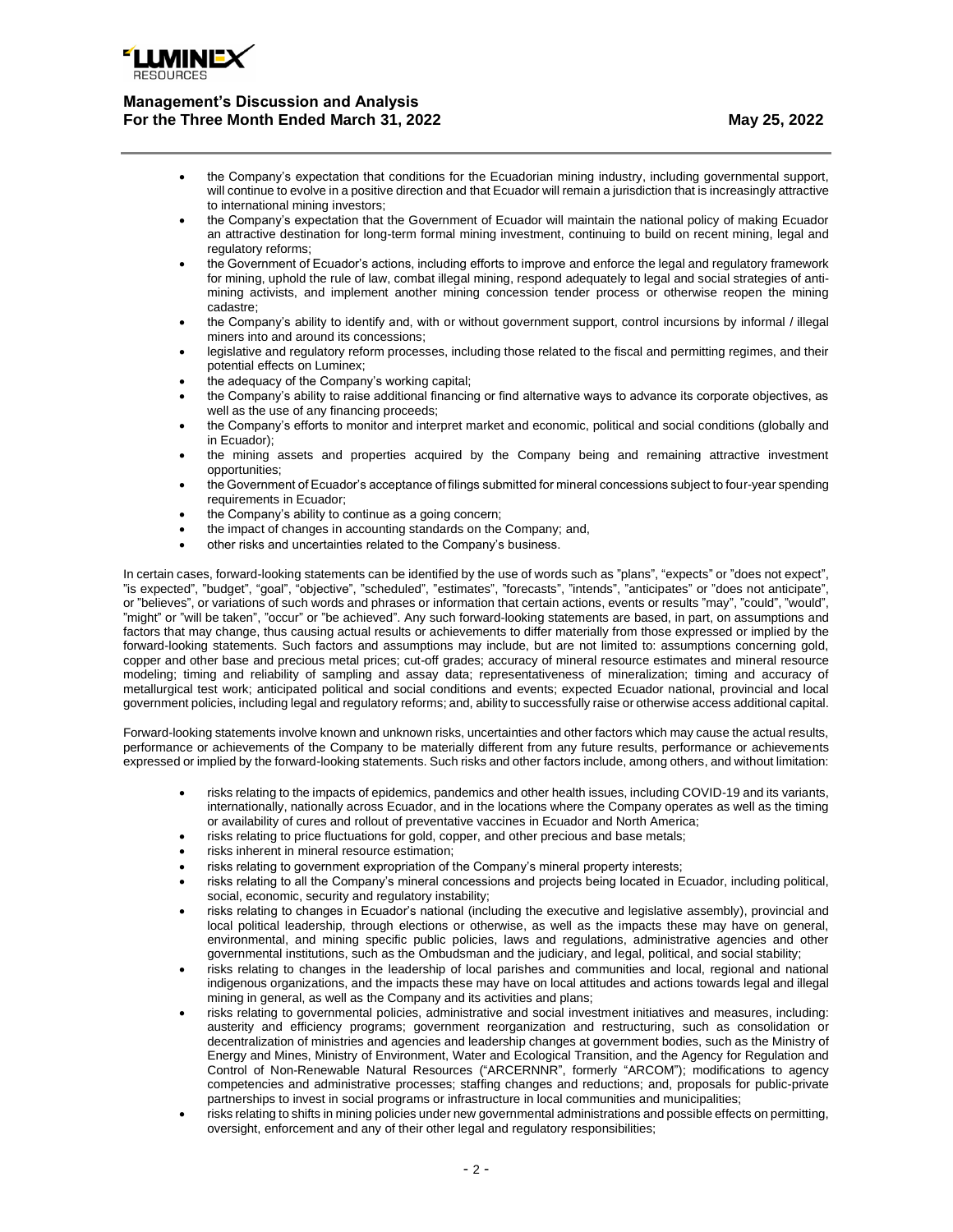

- risks relating to lack of technical preparedness or ethical fitness of national, provincial and local authorities across the different branches of government (executive, legislative and judiciary) that may be involved in oversight of the mining sector at any level, from policy to execution, and the impacts that uninformed or otherwise questionable decisions could have on the mining industry as well as Company operations;
- risks relating to national, provincial and local political and social activism or unrest, in some cases generated in the course of political election campaigns, including opposition to the government's economic programs and mining industry development policies, as well as for specific mining and infrastructure projects, concerns about the environment and water, pressure for economic benefits such as employment, social donations or investment programs, changes to the taxation and labour regimes, access to land for agricultural or artisanal or illegal mining or other illegal purposes, permission to conduct artisanal hard rock or alluvial mining on Company concessions, or other local political and social pressures;
- risks relating to required consultations with indigenous and local communities;
- risks relating to the social, environmental and geological conditions in areas in proximity to the concessions under development;
- risks relating to Luminex's rights or activities being impacted by litigation or administrative or judicial processes;
- risks relating to Luminex's ability to secure and maintain social licenses from local communities, as well as access to concession surface areas and other properties needed to advance its exploration and development programs;
- risks relating to Luminex's ability to prevent illegal mining on its concessions, with or without the involvement of national, provincial and local authorities;
- risks relating to Luminex's operations being subject to environmental requirements, including remediation or fines, for impacts caused by the Company or third parties;
- risks relating to Luminex's ability to source qualified human resources, including managers, employees, consultants, attorneys, and sub-contractors, as well as the performances of all such resources (including human error and actions outside of the control of Luminex, such as wilful negligence of its counterparties or agents);
- risks of title disputes or claims affecting mining concessions or surface ownership rights;
- risks relating to adverse changes to laws, regulations or other norms placing increased regulatory burdens, limiting operational options, or extending timelines for regulatory approval processes, including environmental, water, safety, social, taxation and other matters;
- risks relating to delays in obtaining governmental approvals or permits necessary for the execution of exploration, development or construction activities;
- risks relating to failure of plant, equipment, personnel or processes to perform as anticipated;
- risks relating to performance of human resources, such as accidents, crime, and labour or social disputes;
- risks relating to competition inherent in the mining exploration industry, in Ecuador and elsewhere;
- risks of impacts from unpredictable social and / or natural occurrences, such as epidemics and pandemics, crime, adverse weather conditions, rainstorms, flooding, fire, natural erosion, landslides, and geological activity, including earthquakes and volcanic activity;
- risks relating to the operational challenges presented by the locations and climatological conditions of the Company's projects, including remote siting with no existing road access, insufficient supply of qualified personnel available for hire, limited communications networks, steep topography, intense rainy seasons, densely forested habitats, and venomous snakes;
- risks relating to inadequate insurance or inability to obtain insurance;
- risks relating to the fact that Luminex's properties are not yet in commercial production;
- risks relating to the Company's ability to obtain necessary funding for its operations, at all or on terms acceptable to the Company;
- risks relating to the Company's concessions that are subject to earn-in arrangements, including the provision of ongoing funding to progress the mineral concessions and meet required spending commitments in Ecuador, as well as any reputational effects that developments at those projects could have on the Company;
- risks relating to the Company's working capital and requirements for additional capital;
- risks relating to changes in national and international economic or geopolitical conditions and the policy implications these may have for mining, including permitting and tax regimes;
- risks relating to currency exchange fluctuations or a change in national currency;
- risks relating to fluctuations in interest and inflation rates;
- risks relating to restrictions on access to and movement of capital;
- risks relating to the value of the Company's common shares fluctuating based on market factors, including volatility;
- risks relating to the Company's dependence on key personnel;
- risks relating to the Company's dependence on information technology, including hardware, software and cloud services, for storage and transmission of data; and,
- other risks common to the mining industry and doing business in developing countries like Ecuador,

as well as those factors discussed in the sections entitled "Risks and Uncertainties" in this MD&A.

Although the Company has attempted to identify important factors and risks that could affect the Company and might cause actual actions, events or results to differ, perhaps materially, from those described in forward-looking statements, there may be other factors and risks that cause actions, events or results not to occur as projected, estimated or intended. There can be no assurance that forward-looking statements will prove to be accurate, as actual results and future events could differ materially from those anticipated in such statements. Accordingly, readers should not place undue reliance on forward-looking statements. The forward-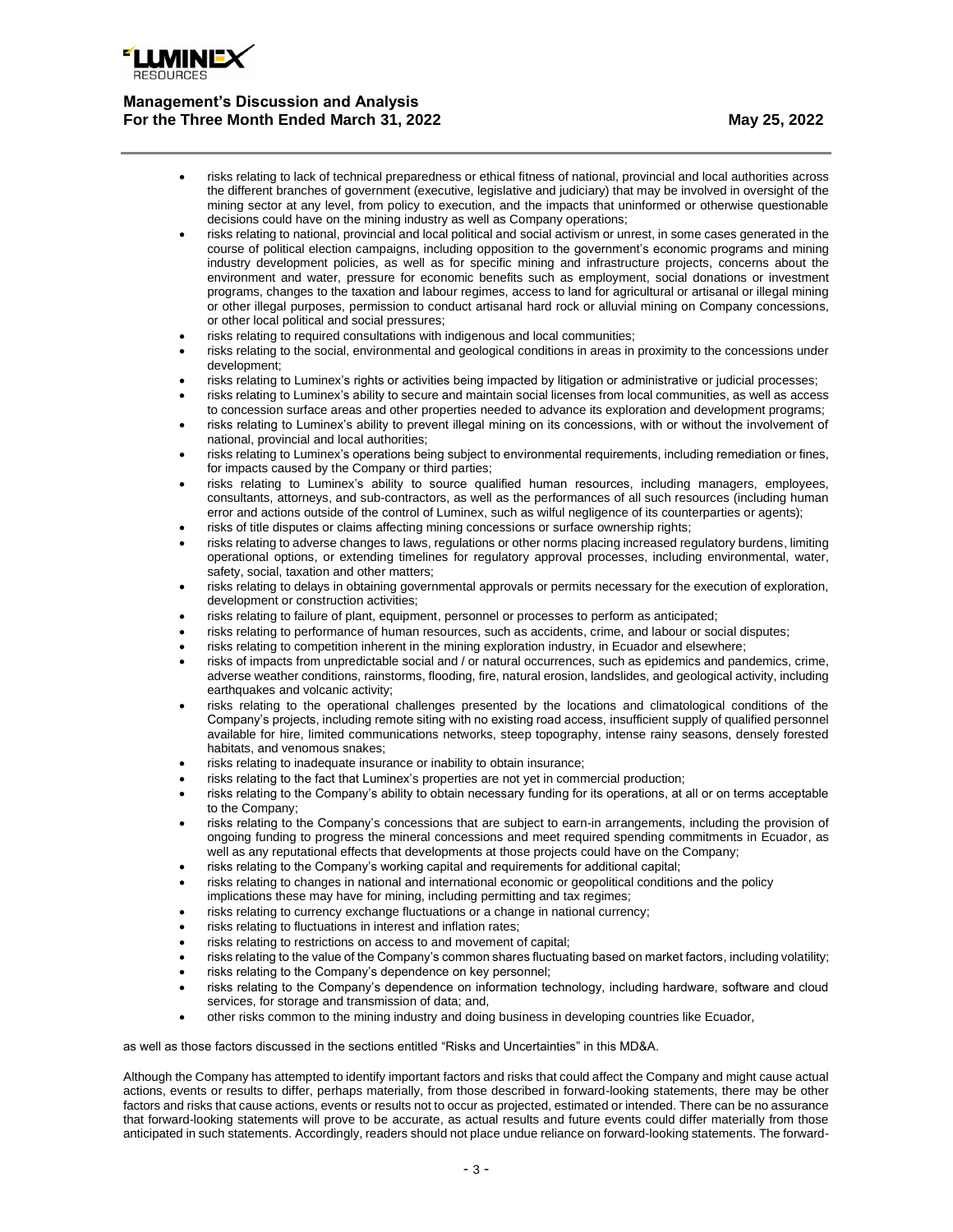

looking statements in this MD&A speak only as of the date hereof. The Company does not undertake any obligation to release publicly any revisions to these forward-looking statements to reflect events or circumstances after the date hereof or to reflect the occurrence of unanticipated events, except as required by law.

Forward-looking statements and other information contained herein, including general expectations concerning the mining industry, are based on estimates and forecasts prepared by the Company employing data from publicly available industry sources, as well as from market research and industry analysis, and on assumptions based on data and knowledge of this industry and the operating environment in Ecuador which the Company believes to be reasonable. Although generally indicative of relative market positions, market shares and performance characteristics, this data is inherently imprecise. While the Company is not aware of any misstatements regarding any of the data presented herein, the mining industry involves risks and uncertainties and the data is subject to change based on various factors.

## **OVERVIEW OF SIGNIFICANT EVENTS AND REVIEW OF ACTIVITIES**

In order to better understand the Company's financial results, it is important to gain an appreciation of the significant events, transactions and activities involving mineral property interests that occurred during the three months ended March 31, 2022 and to the date of this MD&A. This overview should be read in conjunction with the remainder of this MD&A to appreciate more fully the Company's results and activities for the three months ended March 31, 2022.

Described in more detail below are the following:

- COVID-19 protocols and measures for the Company's operations;
- an update on the Company's Condor Project;
- an update on the BHP Group plc ("BHP") earn-in and joint venture agreement on the Company's Tarqui concessions;
- an update on the Anglo American plc ("Anglo American") earn-in on the Pegasus Project;
- an update on the Japan Oil, Gas and Metals National Corporation ("JOGMEC") earn-in on the Orquideas Project; and,
- a summary of the Company's other early-stage projects, including Cascas and the agreement with Corporación Nacional del Cobre de Chile ("Codelco") to acquire the Chalapo concessions.

### **COVID-19 Protocols and Measures**

Ecuador continues to be impacted by the COVID-19 pandemic and its variants, including Omicron. As mining in Ecuador is deemed a strategic sector, since early in the pandemic Luminex and other mineral exploration companies were specifically authorized to continue their operations subject to adherence with mandated transportation and workplace health and safety protocols. Ecuador established a National Emergency Operations Committee ("COE"), which is responsible for recommending temporary preventive measures designed to limit the spread of the virus, subject to the approval of the President. In addition, provincial and local COEs have been empowered to evaluate conditions and set restrictions within their jurisdictions, including limits on vehicle circulation, gatherings and nightly curfews.

The Company has implemented a series of special health and safety protocols that are consistent with current Ecuadorian Ministry of Health and Ministry of Labor norms, as well as relevant World Health Organization ("WHO") and US Center for Disease Control and Prevention ("CDC") guidelines. These protocols, which are regularly updated, also take into account realities on the ground, including the concerns of employees and local communities, and any norms governing interprovincial transportation and workplace health and safety. The Company's protocols address training of all staff and contractors on COVID-19 symptoms and protective measures, processes for the safe transportation of personnel to Condor and other field camps, restriction of project site access, testing and masking requirements, and application of social distancing and heightened cleanliness measures. In addition, modified emergency response procedures have been instituted for the duration of the COVID-19 threat.

In keeping with recent government directives, polymerase chain reaction ("PCR") testing prior to exploration camp entry has ceased in lieu of medical screening, with the administration of rapid antigen tests when COVID-19 is suspected. Follow-on medical checkups are regularly conducted for personnel on shift. Positive cases are referred for confirmatory PCR testing. Although field activities are slowly returning to normal, modified emergency response procedures are expected to remain in place for as long as the Emergency Operations Committee considers COVID-19 to be a public health threat. Given the periodic appearance of new COVID-19 variants and the prospects for subsequent changes in preventive measures announced by health authorities in different jurisdictions, these measures are expected to continue in some form or another at least through the end of 2022. Company protocols are constantly being re-evaluated and fine-tuned in response to changing developments, including the spread of the virus, the progress of Ecuador's national vaccination campaign, and the availability of scientific information on vaccine effectiveness.

As part of the Ecuadorean government's national vaccination program, a campaign was implemented in July 2021 to vaccinate all workers in strategic sectors, which includes mining. As a result, almost all of the Company's local personnel have received two doses of COVID-19 vaccines and a booster program is underway. As new personnel are hired, they are encouraged to receive vaccines as soon as possible if they have not already been vaccinated.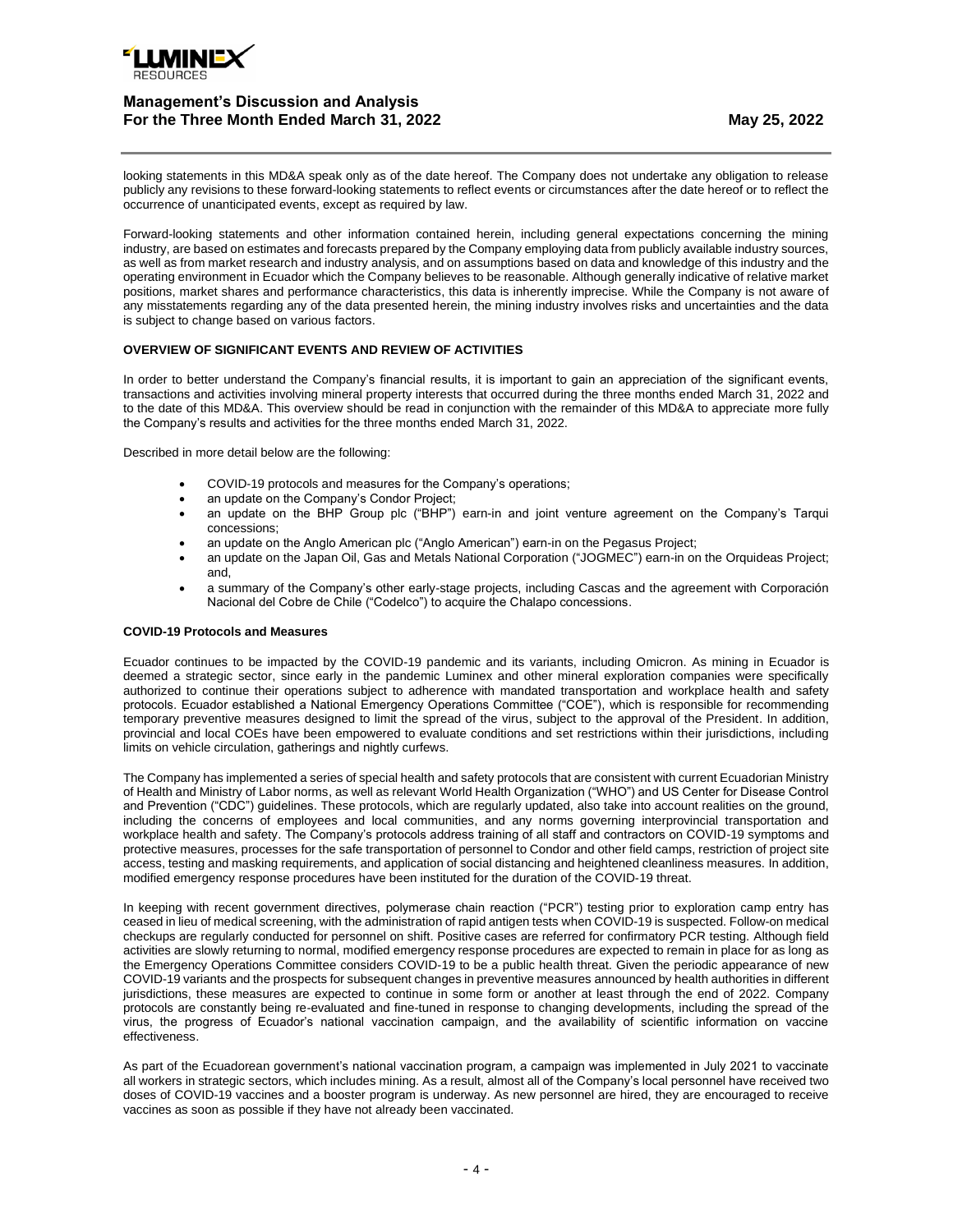

In order to support drilling and exploration activity at the Company's projects, the Company establishes and operates separate standalone camps for both Company personnel and for drilling contractors. During the early phases of the COVID-19 health emergency, shift patterns for personnel were adjusted to facilitate required PCR testing, as well as time for COVID-19 symptoms to manifest (and action to be taken as needed), for all personnel and contractors, prior to travel to any project camps.

Corporate administrative offices in Canada and Quito were temporarily closed early in the pandemic and remote work arrangements established for all employees and contractors not on shift. Both offices partially reopened in June 2020, with restricted occupancy (e.g., a maximum 35% occupancy for the Quito office) and implementation of the aforementioned health and safety protocols. Community relations programs are ongoing, with observation of social distancing and other protocols in effect; the Company provided COVID-19 support and a variety of resources to local communities.

Over the course of the pandemic, several Company and contractor employees have tested positive for COVID-19 while in the process of returning to shift; these individuals are required to quarantine at their residences in keeping with Ministry of Health protocols. In order to return to work, they are required to test negative for COVID-19 and receive formal Ministry of Health approval. To date, none of the employees or contractors who tested positive have exhibited disease symptoms severe enough to require hospitalization.

### **Condor Project**

The Company holds title to nine contiguous mineral concessions, totalling an area of 10,101 hectares, collectively known as the "Condor Project", located in the Zamora Chinchipe province in southeastern Ecuador. The Condor Project includes the Escondida and Santa Elena concession areas acquired through the Government of Ecuador's auction tender process in 2016. The Company owns land / surface rights over an area of approximately 614 hectares that overlie concessions of the Condor Project. In addition, the Company holds approximately 167 hectares of land access rights obtained by way of easements.

The Condor Project includes several known deposits, as well as areas yet to be explored. In the northern part of the project, the Chinapintza, Los Cuyes, Enma, Soledad, Camp and Prometedor deposits are hosted in a sub-volcanic system consisting primarily of epithermal high-grade gold/silver veins and mineralized breccias. South and southwest of this sub-volcanic system are the El Hito porphyry copper and molybdenum deposit and the Santa Barbara gold and copper porphyry/skarn deposit. In addition to these mineral deposits, there are several exploration targets within the Condor Project consisting of gold and iron-rich skarns, epithermal gold and other undeveloped and under-explored soil, stream sediment and bedrock gold/silver and copper anomalies, such as Nayumbi which is discussed in more detail below.

The province of Zamora-Chinchipe is serviced by air from the city of Loja, which is a three-hour drive from the Condor Project. Access is by paved highways via the provincial capital of Zamora and then 50 kilometres ("km") east to the village of Paquisha. From Paquisha there are approximately 35 km of gravel roads passing through several villages to the Condor Project. Lundin Gold Inc.'s Fruta del Norte gold project is located approximately 30 km north of the Condor Project.

In January 2022, the Company increased its ownership percentage in Condormining Corporation S.A. ("Condormining") from 90% to 98.7% following capitalization of a portion of intercompany loans. Condormining holds various mineral concessions that together with other wholly owned mineral concessions comprise the Condor Project.

In January 2021, the Company commenced formal work on a PEA that would include an updated mineral resource estimate with the drilling activity completed in 2020 subsequent to the Company's previously announced, in March 2020, Camp mineral resource estimate. The results of the PEA, prepared in accordance with NI 43-101, were announced on July 28, 2021 by news release titled "Luminex Resources Announces Positive Condor North Preliminary Economic Assessment; US\$387 Million NPV, 12 Year Mine Life and Production of 187Koz Gold Per Year." The full news release can be found on the Company's website [\(www.luminexresources.com\)](http://www.luminexresources.com/) or on SEDAR under the Company's profile [\(www.sedar.com\).](http://www.sedar.com/)

The PEA is on a portion of the 98.7%-owned Condor Project comprised of the Los Cuyes, Soledad, Enma and Camp deposits (collectively known as "Condor North"). The Company performed some additional drilling in late 2020 and through into early 2021 at the Condor Project consisting of three metallurgical holes (total of 310 metres) and six short geotechnical holes (total of 164 metres) for surficial materials testing, groundwater monitoring and evaluation of ground stability characteristics. Two of the metallurgical holes were drilled at the Los Cuyes deposit and the third at Enma. All holes were drilled in support of the PEA.

A summary of the PEA is presented below. Base case economics were calculated using a gold price of \$1,600 per ounce and a silver price of \$21 per ounce. All figures are displayed on a 100% ownership basis. The effective date of the PEA is July 28, 2021 and a technical report for the Project including the PEA, titled "Condor Project NI 43-101 Technical Report on Preliminary Economic Assessment," was filed on SEDAR on September 13, 2021.

The PEA's highlights include the following estimates:

- life of mine ("LOM") average annual payable production of 187 koz gold and 758 koz silver;
- 12-year mine life with a 25 ktpd processing operation;
- after-tax Net Present Value ("NPV") (5%) and Internal Rate of Return ("IRR") of \$387 million and 16.0%;
	- after-tax NPV (5%) and IRR of \$562 million and 20.3% using \$1,760 per ounce gold;
- average cash operating costs of \$748/oz and all-in sustaining costs of \$839/oz, net of by-product credits;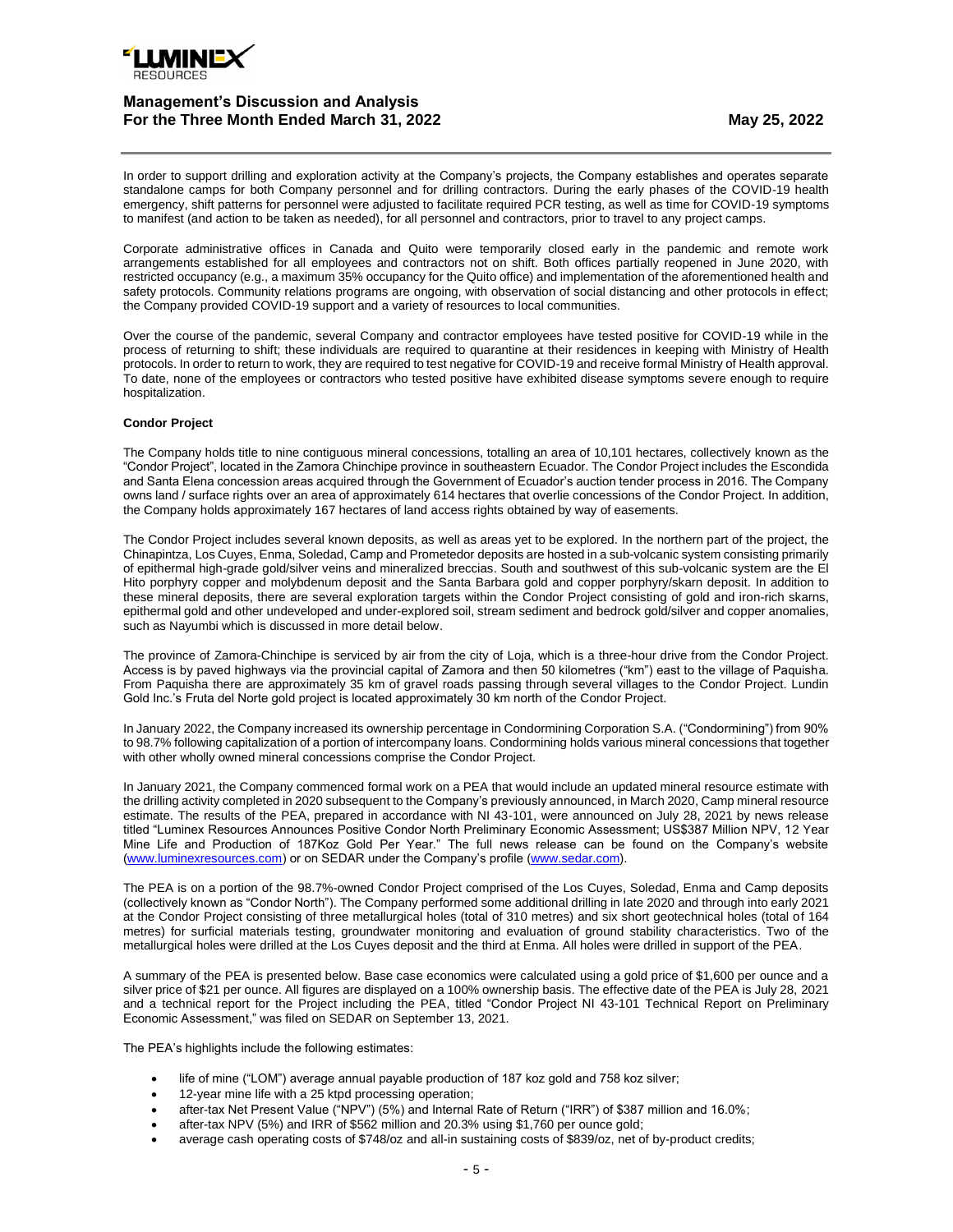

- LOM processed grades of 0.72 grams per tonne ("g/t") gold and 5.9 g/t silver;
- LOM revenue mix of 95% gold and 5% silver; and
- initial capital costs including working capital of \$607 million, not including refundable value added tax

The PEA is preliminary in nature and includes inferred mineral resources that are considered too speculative geologically to have the economic considerations applied to them that would enable them to be categorized as mineral reserves. Mineral resources are not mineral reserves and do not have demonstrated economic viability. There is no certainty that the PEA will be realized.

At the end of 2021, the Company drilled a low angle hole on its Los Cuyes deposit, which was completed, in January 2022, to a depth of 400 metres. The results of this hole were announced in a news release dated March 14, 2022, titled "Luminex discovers high-grade zone adjacent to Los Cuyes Resource; First Hole Intercepts 8.60m at 5.39 g/t AuEq." A copy of the news release can be viewed on the Company's website and on SEDAR under the Company's profile. Plans for follow up drilling were then reviewed to test the continuity of the zone with the intention of building a resource for inclusion in future economic studies.

After completion of the hole at the Los Cuyes deposit, the drill rig was moved to a target at the Camp deposit. A hole was completed to a depth of 302 metres at this location with the rig then moving back to the Los Cuyes deposit where drilling is currently taking place. At May 18, 2022, the first 2022 step-out hole had been completed to a depth of 384 metres and a second hole was underway to a depth of 74 metres.

During the three months ended March 31, 2022, and to the date of this MD&A, the Company continued its rock sampling work program in an area north of the Company's El Hito deposit and including Wanwintza Alto which has discovered the upper parts of a porphyry copper-gold-molybdenum system in outcrop, which could be a northern extension to El Hito. Located 1.5 km to the south of Wanwintza Alto, El Hito occurs in a granodiorite porphyry hosted in the Zamora batholith. Drilling, trenching and surface mapping have defined copper-gold mineralization occurring over 2.5 km (north-south) by 1.0 km (east-west), and extending to vertical depths of at least 600 metres. Moderate to strong phyllic-argillic alteration overprints early potassic alteration and sulphide minerals in drill core are chalcopyrite, pyrite and bornite. Previous operators drilled 4,687m in nine holes, returning intercepts such as 0.44% copper and 53ppm molybdenum over 332m from surface.

Recent mapping and sampling indicate that the copper-molybdenum mineralization defined by drilling at El Hito is open to the north and south. To the north, mineralization appears to extend towards the Wanwintza Alto porphyry copper-gold discovery, and the two areas may in fact connect to form one deposit. A soil sampling and prospecting program is being executed over this 1.5 km "connector" zone, with sample stations at 50m on 200m spaced east-west oriented lines, with 900 samples planned in total.

The Company has also, during the three months to March 31, 2022, been continuing geologic mapping, rock chip sampling and working to improve access to its Prometedor target to prepare for future drill testing and define potential drill targets. Prometedor is a multi-element bullseye anomaly (gold-silver-zinc) situated along the northern epithermal gold belt, confirmed by a rock and soil sample geochemistry, and is located approximately 2 km southeast along strike of Soledad Baja. The Company has built approximately 2,700 metres of access trails in the area to enable ongoing exploration work to be carried out.

### **BHP Earn-in and Joint Venture Agreement on the Tarqui Concessions**

On July 12, 2019, Luminex entered into an earn-in and joint venture agreement (the "BHP Agreement") with a wholly owned subsidiary of BHP relating to the Company's Tarqui 1 and 2 mining concessions ("Tarqui"). Under the terms of the BHP Agreement, BHP has the right to:

- (i) earn a 51% ownership interest in a joint venture company, which will hold Tarqui on completion of \$25 million of exploration expenditures and \$2.4 million of cash payments to Luminex over a four-year period ("First BHP Earnin");
- (ii) earn an additional 9% interest in the joint venture company by solely funding an additional \$10 million of expenditures on Tarqui and making an additional \$4.6 million of cash payments over a further two-year period (for a total cumulative \$35 million of exploration expenditures and cumulative \$7 million of cash payments to Luminex) ("Second BHP Earn-in"); and
- (iii) earn an additional 10% ownership interest in the joint venture company by sole funding an additional \$40 million of expenditures on Tarqui, for a cumulative \$75 million of exploration expenditures ("Third BHP Earn-in").

Assuming completion of the Third BHP Earn-in, the Company would retain a 30% interest in Tarqui and would be responsible for funding its 30% pro rata share of any capital required to further explore, develop or construct a mine at Tarqui.

In July 2019, BHP assumed management of the joint venture company and the exploration program for Tarqui and has the right to accelerate the exercise of the earn-in by completing all the exploration expenditures and any outstanding cash payments to Luminex in a period shorter than the earn-in term.

Based on reports provided, the Company estimates that, to March 31, 2022, BHP had incurred approximately \$11,191,000 towards its earn-in on Tarqui. During the three months ended March 31, 2021, BHP commenced helicopter-supported drilling at Tarqui. The Company reported on the first 3 holes (for a total of 2,010 metres) by news release on October 18, 2021 titled "Luminex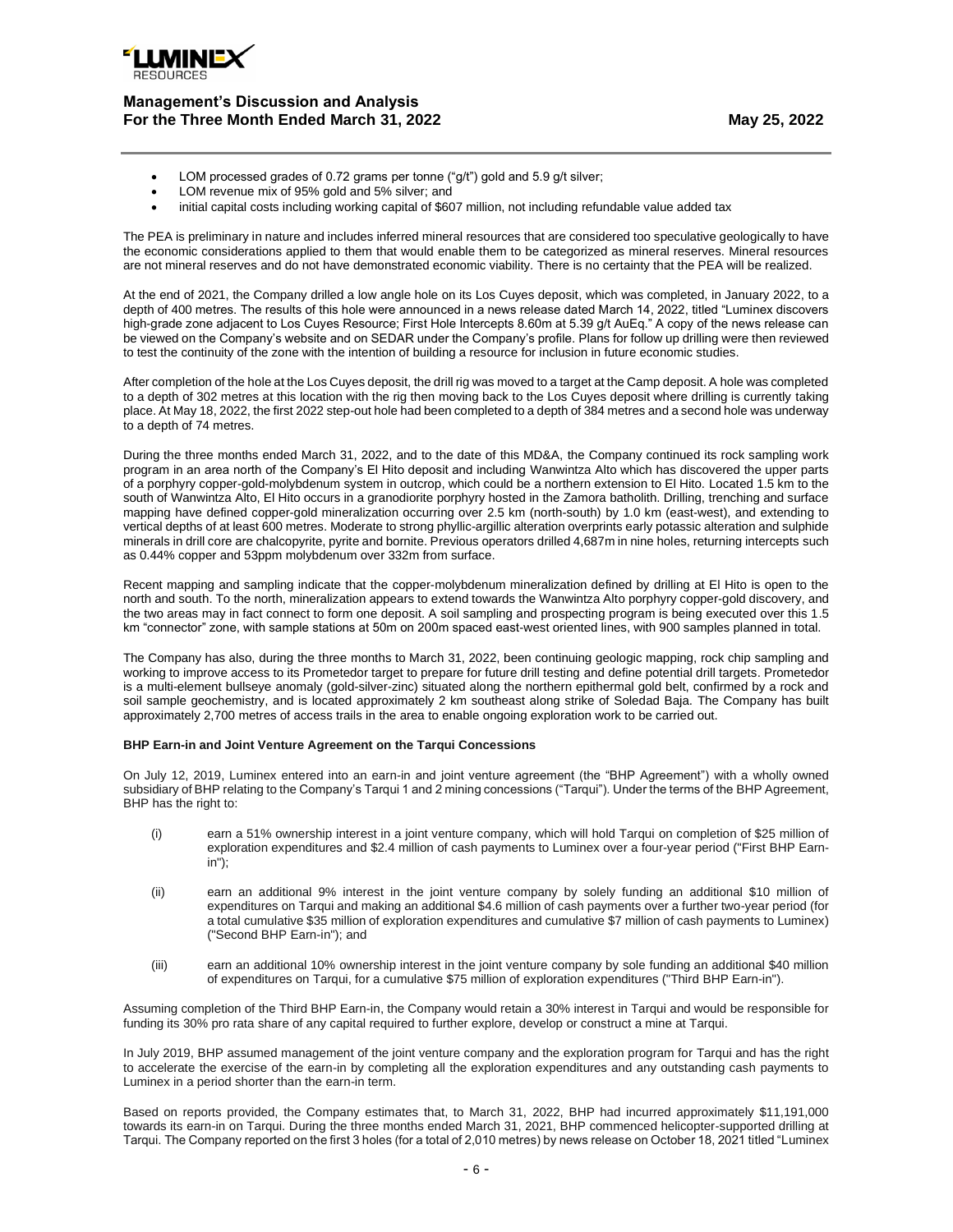

Announces Initial Tarqui Drill Results and BHP Work Plan." A further seven holes have been drilled, for which geochemical results are expected during the second quarter of 2022. BHP is continuing its drilling program as at the date of this MD&A.

Pursuant to the terms of the BHP Agreement, BHP paid \$100,000 to the Company in July 2019. In June 2020, BHP made further payments to the Company consisting of: (i) \$200,000 which was due upon completion of the transfer of Tarqui to the joint venture company; and (ii) \$300,000 due in accordance with the payment schedule pursuant to the BHP Agreement. BHP also reimbursed the Company, in July 2019, \$341,337 in expenses incurred exploring the Tarqui concessions prior to signing the BHP Agreement. The 2021 payment in the amount of \$450,000 was received by the Company in May 2021. The tables below show the cash payments and spending commitments due pursuant to the BHP Agreement in order for BHP to earn up to a 70% interest.

### *Cash Payment Schedule:*

| Due Date                                                    |   | <b>Payment Amount</b> |
|-------------------------------------------------------------|---|-----------------------|
| July 26, 2019 (received)                                    | S | 100,000               |
| Upon transfer of Tarqui to joint venture company (received) |   | 200,000               |
| July 12, 2020 (received)                                    |   | 300,000               |
| July 12, 2021 (received)                                    |   | 450,000               |
| July 12, 2022                                               |   | 450,000               |
| July 12, 2023                                               |   | 900,000               |
| 51% Interest Cash Payment Milestone                         |   | 2,400,000             |
| July 12, 2024                                               |   | 1,100,000             |
| July 12, 2025                                               |   | 3,500,000             |
|                                                             |   |                       |
| 60% and 70% Interest Cumulative Cash Payment Milestone      |   | 7,000,000             |

*Spend Commitment Schedule:*

| Due Date                                                                          | <b>Spend</b><br><b>Commitment</b> | <b>Estimated Spend Incurred</b><br>To March 31, 2022 |
|-----------------------------------------------------------------------------------|-----------------------------------|------------------------------------------------------|
| By July 12, 2023 - 51% Interest Spending Milestone<br>By July 12, 2025            | 25,000,000<br>10,000,000          | 11,191,000                                           |
| 60% Interest Cumulative Spending Milestone<br>Additional exploration expenditures | 35,000,000<br>40,000,000          | 11,191,000                                           |
| 70% Interest Cumulative Spending Milestone                                        | 75,000,000                        | 11,191,000                                           |

### **Anglo American Earn-In and Joint Venture on the Pegasus A, B and Luz Concessions**

Effective September 21, 2018, Luminex signed an earn-in and joint venture agreement with Anglo American (the "Anglo Agreement") relating to the Pegasus Project that was transferred to Luminex as part of the Arrangement. Under the Anglo Agreement, Luminex holds 30 Class A common shares in Central Ecuador Holdings Ltd. ("Central") and Anglo American holds 70 Class B common shares in Central. Central is the vehicle through which Anglo American will earn its interest in the Pegasus Project and which will form the joint venture company to operate the Pegasus Project, should all spending commitments be met. Anglo American has the following spending commitments pursuant to the Anglo Agreement:

- (i) To earn a 25% interest in the Pegasus Project, which has been achieved, Anglo American was required to make option payments to Luminex totaling \$1.1 million by September 21, 2021 (such payments to be made in installments of (i) \$300,000 by September 21, 2019; (ii) \$300,000 by September 21, 2020; and (iii) \$500,000 by September 21, 2021) and spend at least \$10 million in exploration expenditures by September 21, 2022, of which at least \$2.2 million was to be funded prior to September 21, 2019 (the "Initial Contribution");
- (ii) Anglo American can earn an additional 26% interest in the Pegasus Project (for a total of 51%) by making payments to Luminex totaling \$2.4 million by September 21, 2023 (with \$1,000,000 due by September 21, 2022 and \$1,400,000 by September 21, 2023) and funding exploration expenditures of \$25 million no later than September 21, 2024 (the "First Option");
- (iii) Following completion of the First Option, Anglo American can earn an additional 9% interest in the Pegasus Project (for a total of 60%) by making a payment to Luminex of \$2.5 million by September 21, 2024 and funding exploration expenditures of \$15 million by September 21, 2025 (the "Second Option"); and,
- (iv) Anglo American can earn an additional 10% interest in the Pegasus Project following completion of the Second Option if it solely funds all the required work up to a decision to construct a mine at the Pegasus Project, for a total retained interest of 70%.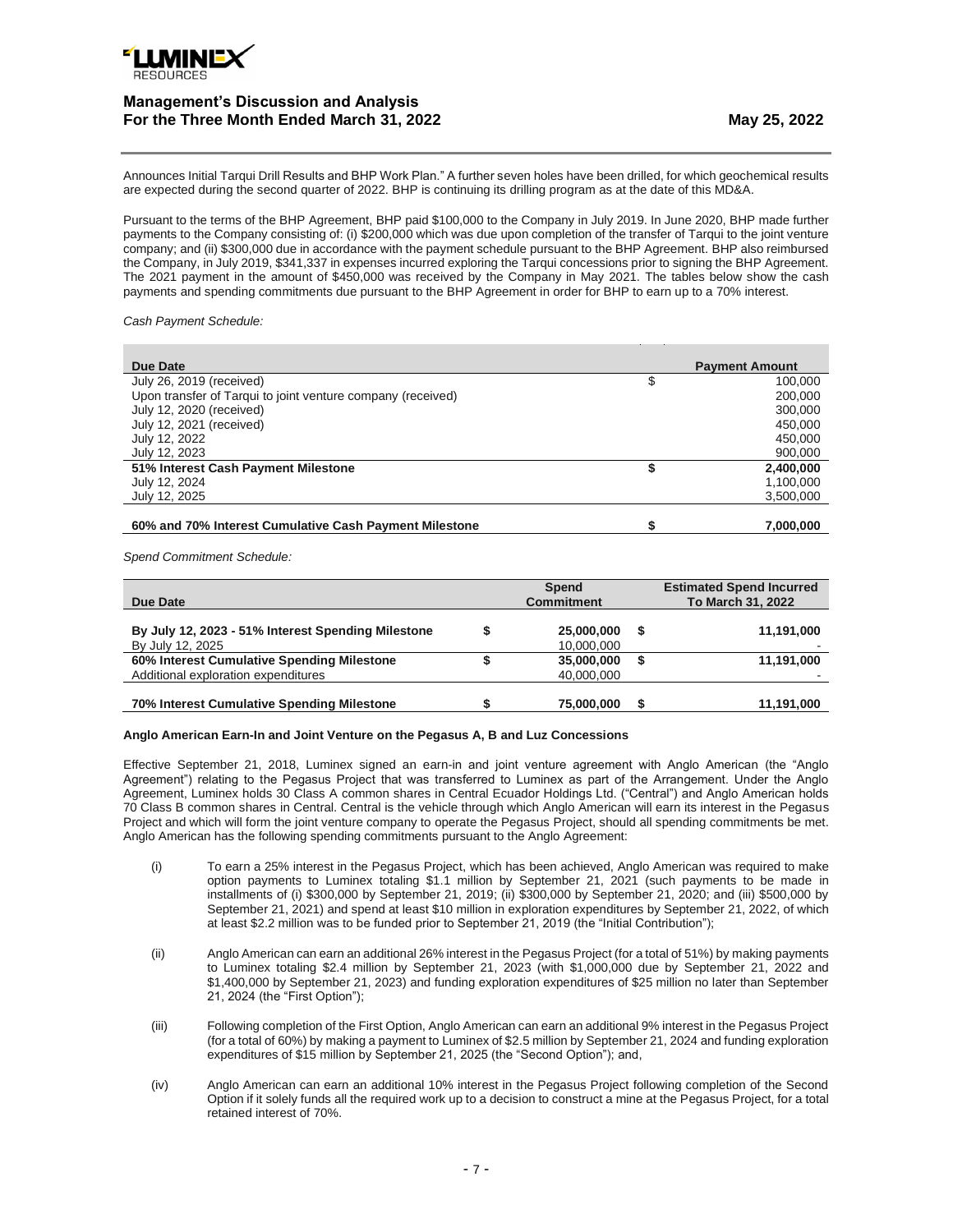

At March 31, 2022, Anglo American had incurred approximately \$15,183,000 towards its earn-in. The first earn-in ownership threshold of 25% occurs once \$10 million has been spent across the concessions and \$2.4 million of cash payments have been paid. Accordingly, Anglo American has fulfilled its obligations to satisfy the 25% threshold. In February 2022, the Company received notice from Anglo American that it was exercising the first of its options under the Anglo Agreement to earn the right to 51% in the Pegasus Project.

The tables below illustrate the cash payments and the spending commitments and milestones pursuant to the Anglo Agreement in order for Anglo American to earn up to a 60% interest.

*Cash Payment Schedule:*

| Due Date                                       | <b>Payment Amount</b> |
|------------------------------------------------|-----------------------|
| Signing of Agreement (received) <sup>(1)</sup> | 1.300.000             |
| September 21, 2019 (received)                  | 300,000               |
| September 21, 2020 (received)                  | 300,000               |
| September 21, 2021 (received)                  | 500,000               |
| 25% Interest Cash Payment Milestone (achieved) | 2.400.000             |
| September 21, 2022                             | 1.000.000             |
| September 21, 2023                             | 1,400,000             |
| 51% Interest Cumulative Cash Payment Milestone | 4,800,000             |
| September 21, 2024                             | 2,500,000             |
|                                                |                       |
| 60% Interest Cumulative Cash Payment Milestone | 7.300.000             |

 $(1)$  Received by Lumina pursuant to the Anglo Agreement.

*Spend Commitment Schedule:*

| Due Date                                   |     | Spend<br><b>Commitment</b> |   | <b>Estimated Spend Incurred</b><br>To March 31, 2022 |
|--------------------------------------------|-----|----------------------------|---|------------------------------------------------------|
| By September 21, 2019                      | \$. | 2.200.000                  | S | 2.200.000                                            |
| By September 21, 2022                      |     | 7,800,000                  |   | 7,800,000                                            |
| 25% Interest Spending Milestone            |     | 10.000.000                 |   | 10,000,000                                           |
| By September 21, 2024                      |     | 25,000,000                 |   | 5,183,000                                            |
| 51% Interest Cumulative Spending Milestone |     | 35,000,000                 |   | 15,183,000                                           |
| By September 21, 2025                      |     | 15,000,000                 |   |                                                      |
|                                            |     |                            |   |                                                      |
| 60% Interest Cumulative Spending Milestone |     | 50.000.000                 |   | 15.183.000                                           |

Should Anglo American decide to only earn an interest up to the Initial Contribution, First Option or Second Option, the number of Class B common shares held by Anglo will be adjusted in accordance with the Anglo Agreement to result in a total retained interest in the Pegasus Project of 25%, 51% or 60% respectively.

As noted in Note 6(b) to the unaudited condensed consolidated interim financial statements for the three months ended March 31, 2022, Luminex acquired Mineral Concession Rights on the Pegasus Project by way of payment of \$2.2 million to Lumina prior to the Arrangement. In accordance with the Anglo Agreement, Luminex has treated this Mineral Concession Right as its initial contribution in the Pegasus Project to Central Ecuador EC-CT S.A. ("Central Ecuador"), a wholly owned Ecuadorean subsidiary of Central.

In accordance with the terms of the Anglo Agreement, Anglo American will control and manage Central and Central Ecuador and all expenditures and operations related to the Pegasus Project. Should Anglo American withdraw from the Anglo Agreement it will cause all its appointed directors to resign from Central and Central Ecuador.

During the three months ended March 31, 2022, Anglo American continued with its suspension of fieldwork that commenced with the declaration of COVID-19 as a pandemic and has focused on offering assistance to local communities. Anglo American returned to the field in September 2021 and has been reengaging with local communities in order to secure social license prior to commencing field exploration work and a drilling program originally planned for the first half of 2022 but now expected to commence in the second half of 2022. Anglo American renewed all the concession licenses pertaining to Pegasus during the three months ended March 31, 2022.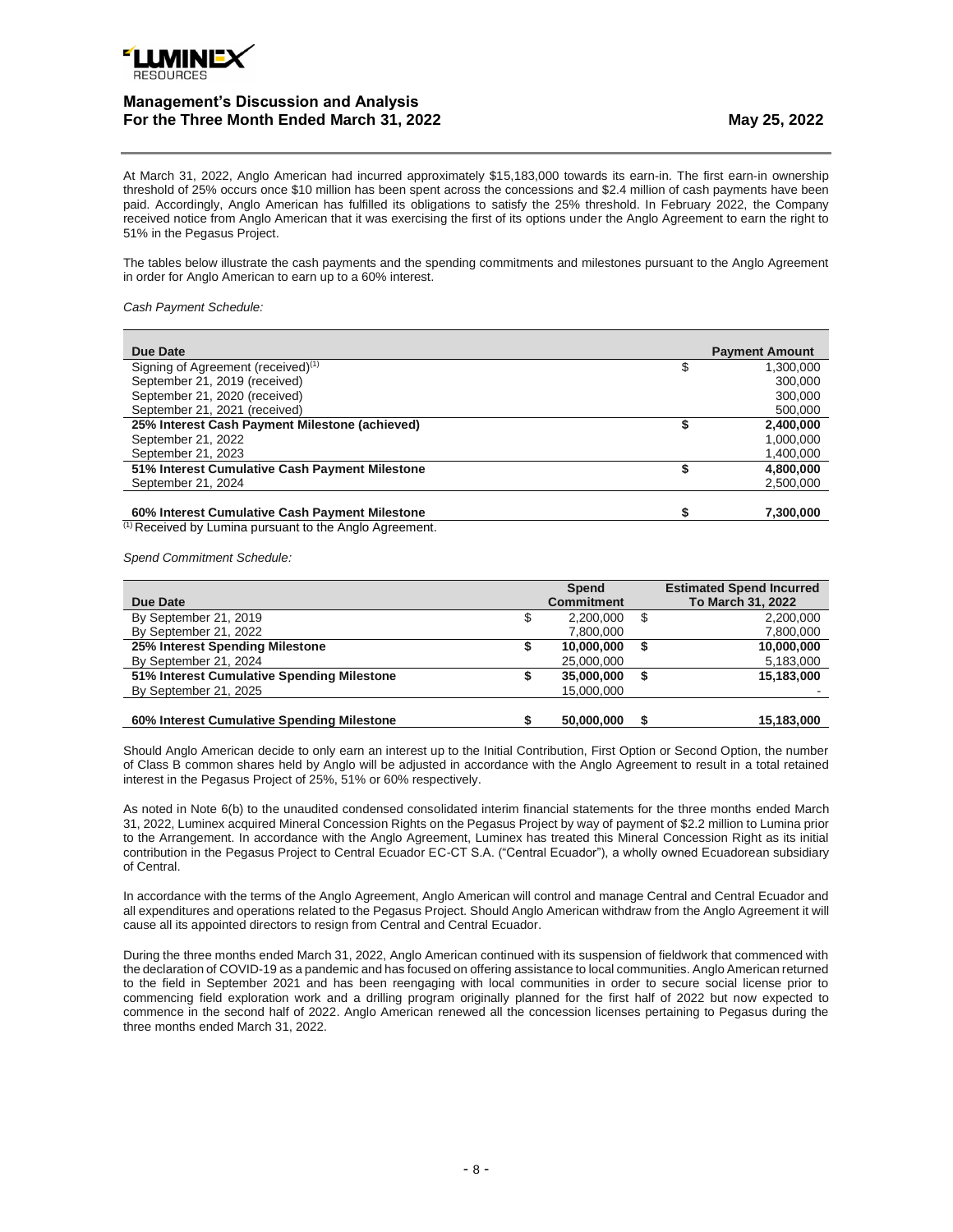

#### **JOGMEC Earn-in and Joint Venture Agreement on the Orquideas Concession**

On December 29, 2021, the Company entered into a binding interim agreement (the "IA") for an earn-in and joint venture with JOGMEC on the [Orquideas](https://luminexresources.com/projects/orquideas-cascas-earn-in/) mineral concession. JOGMEC has the right to earn a 70% ownership interest in Orquideas by investing an aggregate \$7 million by March 31, 2026. The Company will manage and operate the exploration programs for Orquideas and will receive a management fee based on expenses up to a maximum of 10%.

Under the terms of the IA, JOGMEC has a minimum commitment of \$750,000 to March 31, 2022, after which time it is able to terminate the IA at any time with the provision of thirty days notice. In order to earn a 70% interest, JOGMEC is required to incur further exploration expenditures from April 1, 2022, as follows: (i) \$1,250,000 by March 31, 2023; (ii) \$1,500,000 by March 31, 2024; (iii) \$1,500,000 by March 31, 2025; and (iv) \$2,000,000 by March 31, 2026. There are no partial earn-in amounts prior to the 70% threshold being reached and the expenditures may be accelerated at JOGMEC's sole discretion.

During the three months to March 31, 2022, JOGMEC provided total funding of \$750,127. Further amounts totalling \$998,252 were funded by JOGMEC in April 2022 for a total to date of \$1,748,379. As at May 18, 2022, four holes have been completed for a total of 1,886 metres and a fifth hole was being collared.

#### **Other Concessions**

Lumina participated in the Government of Ecuador's mineral concession auction process in 2016 / 2017. Under the terms of the auction, a company awarded a concession is obligated to complete the investments proposed in the related application by the end of a four-year period. Should a company determine that it no longer wishes to retain a concession it can cease active spending and the rights will be forfeited back to the Government of Ecuador, provided that the Company is responsible for payment of annual concession fees to the point in time at which the relinquishment of the concession is completed.

Lumina was granted the following areas, which were subsequently transferred to Luminex pursuant to the Arrangement:

| <b>Concession Name</b>        | Area (Ha) | <b>General Location</b>                                  |
|-------------------------------|-----------|----------------------------------------------------------|
| <b>Part of Condor Project</b> |           | Southern Ecuador                                         |
| Escondida                     | 1,204     | Adjacent to the Condor Project.                          |
|                               |           |                                                          |
| Santa Elena                   | 628       | Adjacent to the Condor Project.                          |
|                               |           |                                                          |
| <b>Other Concessions</b>      |           | Southern Ecuador                                         |
| Cascas                        | 9,998     | On trend with the Condor Project. Two concessions.       |
| La Canela                     | 3,187     | On trend with the Condor Project.                        |
| Orquideas                     | 4.743     | On trend with the Condor Project.                        |
| Quimi                         | 2.732     | On trend with the Condor Project. Two concessions.       |
| Tarqui                        | 4.817     | On trend with the Condor Project. Two concessions.       |
| <b>Tres Picachos</b>          | 4.828     | On trend with the Condor Project.                        |
|                               |           |                                                          |
|                               |           | <b>Northern Ecuador</b>                                  |
| Pegasus A / Pegasus B / Luz   | 67,360    | Fifteen adjacent concessions located approximately 150km |
|                               |           | southwest of Quito in Cotopaxi Province.                 |
| <b>TOTAL</b>                  | 99,497    |                                                          |
|                               |           |                                                          |

Further details on the commitments associated with the concessions are provided later in this MD&A in the section "Liquidity and Capital Resources."

#### *Cascas Project*

The Company holds title to two contiguous mineral concessions, totalling an area of 9,998 hectares, collectively known as the "Cascas Project." Cascas is located roughly 30 km southwest of the Company's Condor Project in the Zamora-Chinchipe Province in southeastern Ecuador. The property is accessed via air to the city of Loja and subsequently a 4-hour drive over paved and improved gravel roads. The last few kilometres to the Cascas camp are over a dirt track.

Within the Cascas Project, the Company initially focussed on a porphyry copper target which has been named Shakai, which lies in a developing belt of recent porphyry copper discoveries that include the Mirador Mine, the Warintza Project and the Porvenir Project. Shakai lies within a 7-kilometre long, 1-to-2-kilometre-wide northwest oriented zone of anomalous copper in soils. Preliminary fieldwork delineated an approximately 200 by 300-metre zone of intense quartz-sulphide porphyry copper style veining and stockworking. Mapping and sampling work was completed by field crews with the objective of identifying the best targets for drill testing. Drilling commenced at Shakai on March 10, 2021 and terminated on June 7, 2021, for a total of 2,017 metres in five holes. Assay results from the first three holes were issued by news release titled "Luminex provides an update on the Condor and Cascas Projects," dated June 23, 2021, which is available on SEDAR and the Company's website. Hole 4 had additional lowgrade copper intercepts similar to holes 1-3, while Hole 5 had no mineralized intercepts.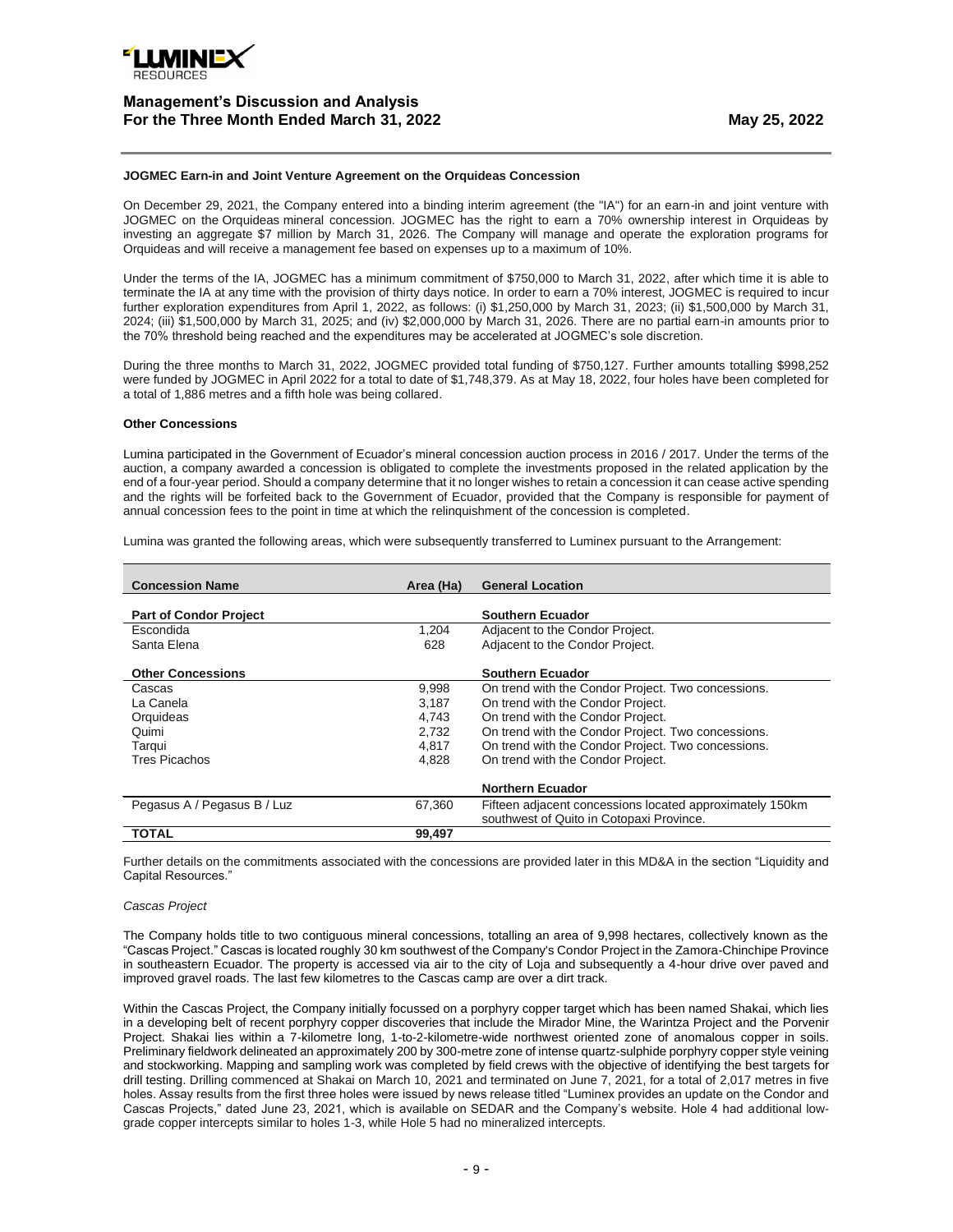

During the three months ended March 31, 2022, the Company carried out some limited soil sampling programs and continued its community relations efforts to maintain a presence in the area.

### *Chalapo Concessions*

On April 18, 2022, the Company announced that it had signed a binding agreement with Codelco to acquire its 100% owned Chalapo concessions in the Loja province of Ecuador for \$60,000 plus a 1% NSR. 0.5% of the NSR can be purchased by Luminex for \$5 million prior to 2030. The Chalapo concessions are comprised of two contiguous claims totalling 8,087 hectares located approximately 45 km southwest of Loja and 7 km from the town of Vilcabamba. These concessions are not subject to the Government of Ecuador's four-year investment conditions for concessions granted pursuant to the 2016 / 2017 auction process. Accordingly, there is no minimum investment requirement related thereto.

#### *Other Luminex Concessions and Work Programs*

During the three months ended March 31, 2022, the Company has performed only minimal activities at its other projects which include La Canela, Quimi and Tres Picachos. The most significant expenditure during the three months ended March 31, 2022 related to the payment of the annual concession fees for 2022 (total of approximately \$116,000 for the three projects). In June 2021, the Company submitted its four-year investment report for Tres Picachos to the Government of Ecuador to ensure compliance with the requirements when originally tendering for the concession. To date, the Company has received some comments for clarification of the investment items for which an explanatory note has been submitted.

The Company has also submitted four-year investment reports for the Escondida and Santa Elena concessions (which are considered part of the Condor Project). Similar to the submission for Tres Picachos, only initial comments regarding the investment items have been received to date. The Company has submitted explanatory notes and is awaiting an official status update.

### **FINANCING ACTIVITY**

On May 12, 2021, the Company completed a brokered private placement of 10,152,000 common shares at a price of CAD\$0.72 per common share and a non-brokered private placement of 7,210,000 common shares at a price of CAD\$0.72 per common share for total proceeds of \$9,855,270, net of issue costs of \$479,254, which included finder's fees of up to 6% for a total of \$359,822. The proceeds of the combined financing are to be used for exploration and advancement of the Company's projects and for general corporate purposes. At March 31, 2022, the Company had utilized approximately \$8,502,000 of the funds raised from this financing activity.

On April 28, 2022, the Company closed a non-brokered private placement 23,690,000 units at a price of CAD\$0.38 per unit for aggregate gross proceeds of approximately CAD\$9.0 million. Each unit was comprised of one common share of the Company and one-half of one common share purchase warrant. Each whole common share purchase warrant entitles the holder thereof to acquire one common share of the Company at a price of CAD\$0.55 per common share at any time during the 24-month period following the closing date. The proceeds of the financing are to be used for drilling work at the [Condor](https://luminexresources.com/projects/condor-project/overview/) Project and for general corporate purposes.

## **OUTLOOK**

The Company has a three-pronged strategy on the projects it is directly operating, which consists of: (i) advancing exploration (geologic mapping, sampling, drill target definition and drilling) at the Condor Project and advancing exploration (geologic mapping, sampling and target definition) at the Chalapo and Cascas Projects; (ii) continuing its evaluation of its other early exploration concessions to ensure that resources are focused on advancing projects with the greatest merit; and (iii) seeking partners or other opportunities for the concessions, similar to the agreements with BHP, Anglo American and JOGMEC for their earn-in and joint venture projects, or eventually returning such projects to the Government of Ecuador if they do not meet the Company's evaluation thresholds.

The Company continues to focus its financial resources and field efforts on the known deposits and exploration targets at its Condor Project (Camp, Los Cuyes and Prometedor at Condor North for gold; and at El Hito and Wanwintza Alto for copper). The focus of this work is to explore for additional higher-grade gold and silver resources to enhance the mine plan developed in the 2021 Condor North PEA and to advance exploration of highly prospective copper mineralization at El Hito and Wanwintza Alto. In parallel, BHP and Anglo American, as operators, continue to fund and advance the Tarqui (BHP) and Pegasus (Anglo American) projects while the Company is the operator for JOGMEC on the Orquideas Project. Anglo American, due to COVID-19, curtailed its field programs in 2020/2021 at Pegasus. However, they have now restarted project field activities with a view to commencing drilling a 5,000-metre program in the second half of 2022.

The Company is currently conducting follow-up drilling on high grade gold structures discovered at the Los Cuyes deposit, for an expected total of 1,500 metres over five holes. Additional drilling in 2022 is also currently planned at the Camp and Prometedor deposits, targeting the addition of mineral resources to Condor North. Current plans are to drill approximately 2,000 metres at the Camp deposit after which the drill rig will be moved to Prometedor. Concurrent with the drilling programs, the Company plans to continue advancing fieldwork (geologic mapping, geophysics, rock and soil sampling) and drill target definition at the El Hito and Wanwintza Alto copper deposits.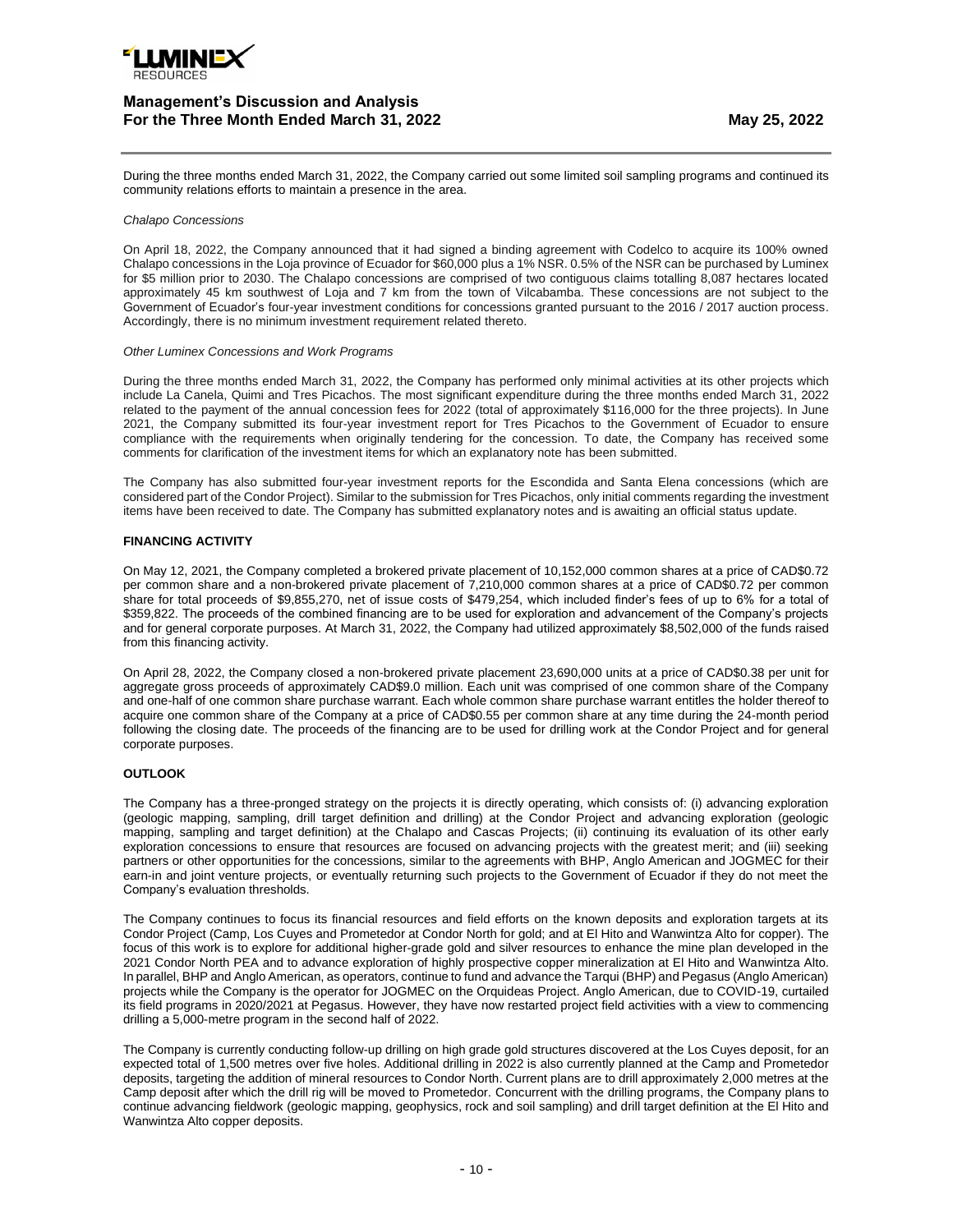

## **REVIEW OF FINANCIAL RESULTS**

This review of the results of operations should be read in conjunction with the unaudited condensed consolidated interim financial statements of the Company for the three months ended March 31, 2022 and 2021 along with other public disclosure documents of the Company. For the three months ended March 31, 2022 the Company reported a net loss of \$2,082,762 compared to a net loss of \$3,642,233 for the three months ended March 31, 2021. Further details of items impacting the Company's net loss are noted in the commentary that follows.

## **Exploration and Evaluation ("E&E") Assets (Mineral Properties)**

The Company capitalizes costs incurred acquiring E&E assets and any required licenses related thereto with a term of more than one year. The Company's E&E assets at March 31, 2022 consisted of the Condor Project and various mineral concession rights that allow the Company to explore on concessions that were transferred as part of the Arrangement on August 31, 2018. At March 31, 2022, the carrying value of the Condor Project was \$29,715,626 (December 31, 2021 - \$29,715,626).

At March 31, 2022, the Company also has certain mineral concession rights with a net book value totalling \$2,605,000 (December 31, 2021 - \$2,605,000) relating to concession areas transferred to Luminex from Lumina. These are detailed in Notes 6(a) and (b) to the unaudited condensed consolidated interim financial statements for the three months ended March 31, 2022. E&E expenditures are expensed to profit and loss as incurred. These expenditures are discussed below and are disclosed in Note 6(c) of the unaudited condensed consolidated interim financial statements for the three months ended March 31, 2022.

### **Expenses**

### *Exploration and evaluation expenditures*

Total E&E expenses for the three months ended March 31, 2022 were \$1,746,853 compared to \$3,258,190 for the three months ended March 31, 2021. Further details on expenses as they relate to specific projects and concession areas are noted below.

### *Condor Project*

The majority of the Company's E&E expenditures were on the Condor Project where E&E expenditures for the three months ended March 31, 2022 and 2021 were as follows:

|                                       | Three months ended March 31, |           |    |           |
|---------------------------------------|------------------------------|-----------|----|-----------|
|                                       |                              | 2022      |    | 2021      |
| Assays and sampling                   | \$                           | 40,114    | \$ | 41,472    |
| Camp                                  |                              | 369,033   |    | 316,464   |
| Camp access and improvements          |                              | 23,945    |    | 196,628   |
| Drilling                              |                              | 121,709   |    | 72,149    |
| Engineering                           |                              | 16.724    |    | 343,900   |
| Environmental, health and safety      |                              | 172,902   |    | 71,268    |
| Field office                          |                              | 80,171    |    | 83,215    |
| Geological consulting and field staff |                              | 149,503   |    | 309,519   |
| Legal fees                            |                              | 32,008    |    | 53,660    |
| Metallurgical                         |                              |           |    | 17,316    |
| Mineral rights and property fees      |                              | 103,074   |    | 113,027   |
| Project management                    |                              | 36,526    |    | 152,949   |
| Reports                               |                              |           |    | 3,013     |
| Social and community                  |                              | 44,246    |    | 57,632    |
| Transportation and accommodation      |                              | 99,218    |    | 84,326    |
|                                       | \$                           | 1,289,173 | \$ | 1,916,538 |

Expenditures on the Condor Project for the three months ended March 31, 2022, reflect the Company's drilling with one rig on the Los Cuyes and Camp deposits, as discussed earlier in this MD&A, along with the ongoing rock sampling programs at Wanwintza Alto. During the three months ended March 31, 2021, the Company was focussing its efforts on the PEA, as discussed earlier in this MD&A, which was completed in July 2021. This focus in the three months ended March 31, 2021 saw increases to costs such as engineering and project management, such costs not being incurred in first quarter of 2022.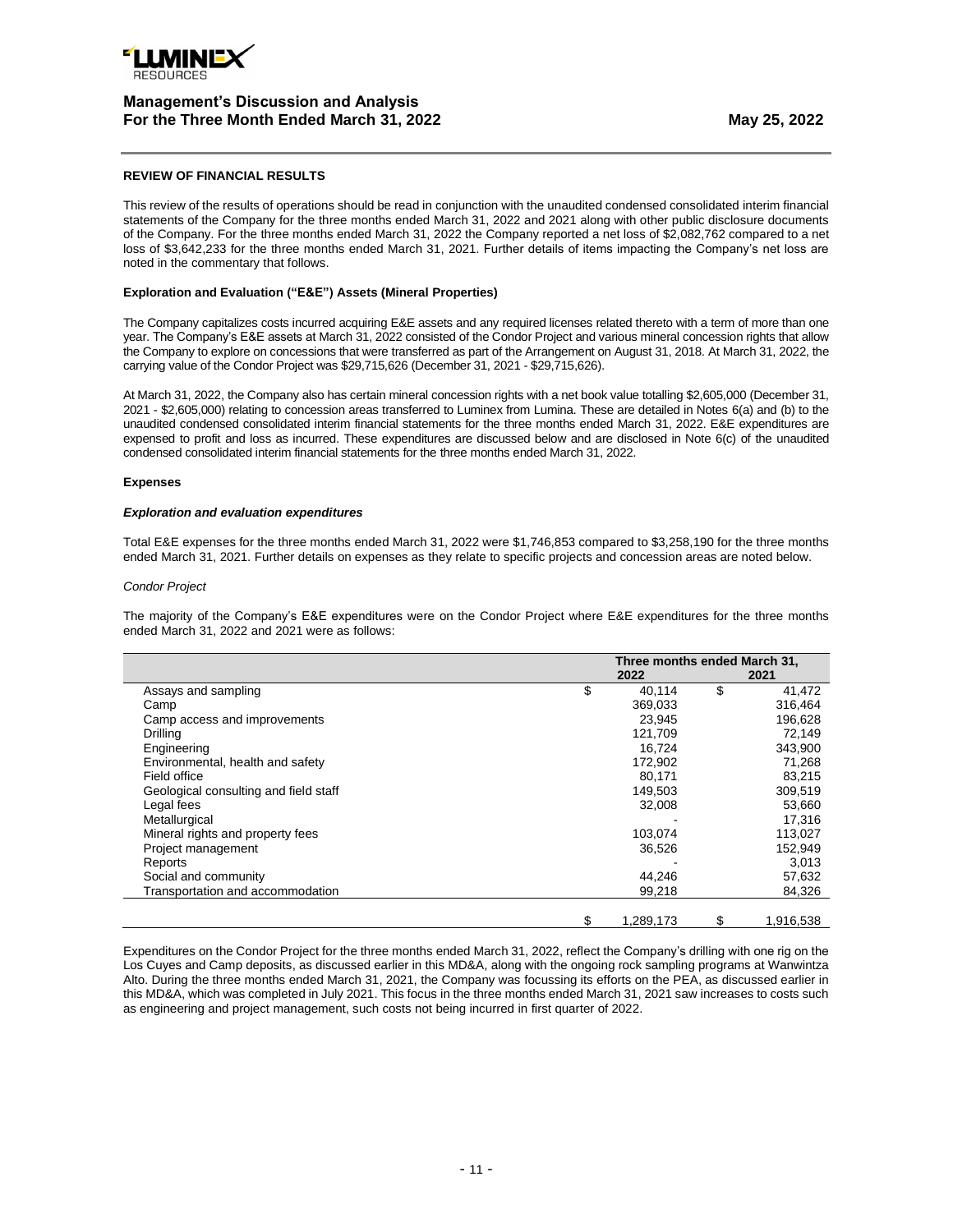

### *Cascas Project*

The Company's E&E expenditures on the Cascas Project for the three months ended March 31, 2022 and 2021 were as follows:

|                                       | Three months ended March 31,<br>2022 | 2021            |
|---------------------------------------|--------------------------------------|-----------------|
| Assays and sampling                   | \$<br>4,385                          | \$<br>46,110    |
| Camp                                  | 58,760                               | 250,741         |
| Camp access and improvements          |                                      | 17,146          |
| Drilling                              |                                      | 232,772         |
| Environmental, health and safety      | 6,666                                | 85,080          |
| Field office                          | 1,588                                | 7,360           |
| Geological consulting and field staff | 27,859                               | 235,273         |
| Legal fees                            | 4.049                                | 6.877           |
| Mineral rights and property fees      | 106,469                              | 100,092         |
| Project management                    | 8.181                                | 37.167          |
| Reports                               | 24,336                               | 11,806          |
| Social and community                  | 36,169                               | 45,648          |
| Transportation and accommodation      | 12,712                               | 71,044          |
|                                       | \$<br>291.174                        | \$<br>1.147.116 |

During the three months ended March 31, 2021, the Company had commenced its 2021 drilling program at Shakai. Subsequent to the completion of the drilling at Shakai, and continuing into the three months ended March 31, 2022, the Company has been focussed on ongoing soil sampling programs, community relations initiatives and also, in March 2022, payment of the annual concession fees to maintain the mineral concessions in good standing.

### *Other Projects*

Details of expenses incurred on the Company's other projects can be reviewed in Note 6(c) to the unaudited condensed consolidated interim financial statements of the Company for the three months ended March 31, 2022. Total expenditures of \$166,506 were incurred on the Company's other projects during the three months ended March 31, 2022 compared to \$194,536 for the three months ended March 31, 2021. Of the total spend in the three months ended March 31, 2022, \$115,556 related to annual concession fees and other property payments for 2022 (three months ended March 31, 2021 - \$155,580). The decrease in annual concession fee expense in the three months ended March 31, 2022 compared to the 2021 equivalent period arose as a result of the concession fees for Orquideas being included in the JOGMEC earn-in expenditures.

### *Other operating expenses*

The Company's other operating expenses were as follows:

|                                            | Three months ended March 31, |         |
|--------------------------------------------|------------------------------|---------|
|                                            | 2022                         | 2021    |
| Fees, salaries and other employee benefits | 204.985                      | 236.361 |
| General and administration ("G&A")         | 154.402                      | 115.557 |
| Professional fees                          | 87.943                       | 49,823  |
|                                            |                              |         |
|                                            | 447.330                      | 401.741 |

Fees, salaries and other employee benefits for the three months ended March 31, 2022 include \$50,126 of share-based payment expense (three months ended March 31, 2021 - \$57,205). Accordingly, fees, salaries and other benefits paid in the three months ended March 31, 2022 (excluding share-based payment expense) were \$154,859 compared to \$179,156 for the three months ended March 31, 2021. While the number of personnel was generally consistent between the two periods there were some reductions in hours and related fees from certain personnel reflecting the overall decrease in activity within the Company. G&A costs for the three months ended March 31, 2022 increased compared to the three months ended March 31, 2021 primarily as a result of increased travel and related activity expenses in 2022 as COVID-19 restrictions were generally eased back in various jurisdictions. Professional fees vary from period to period in accordance with the amount of time that the Company's external advisors are engaged as matters arise and work is performed.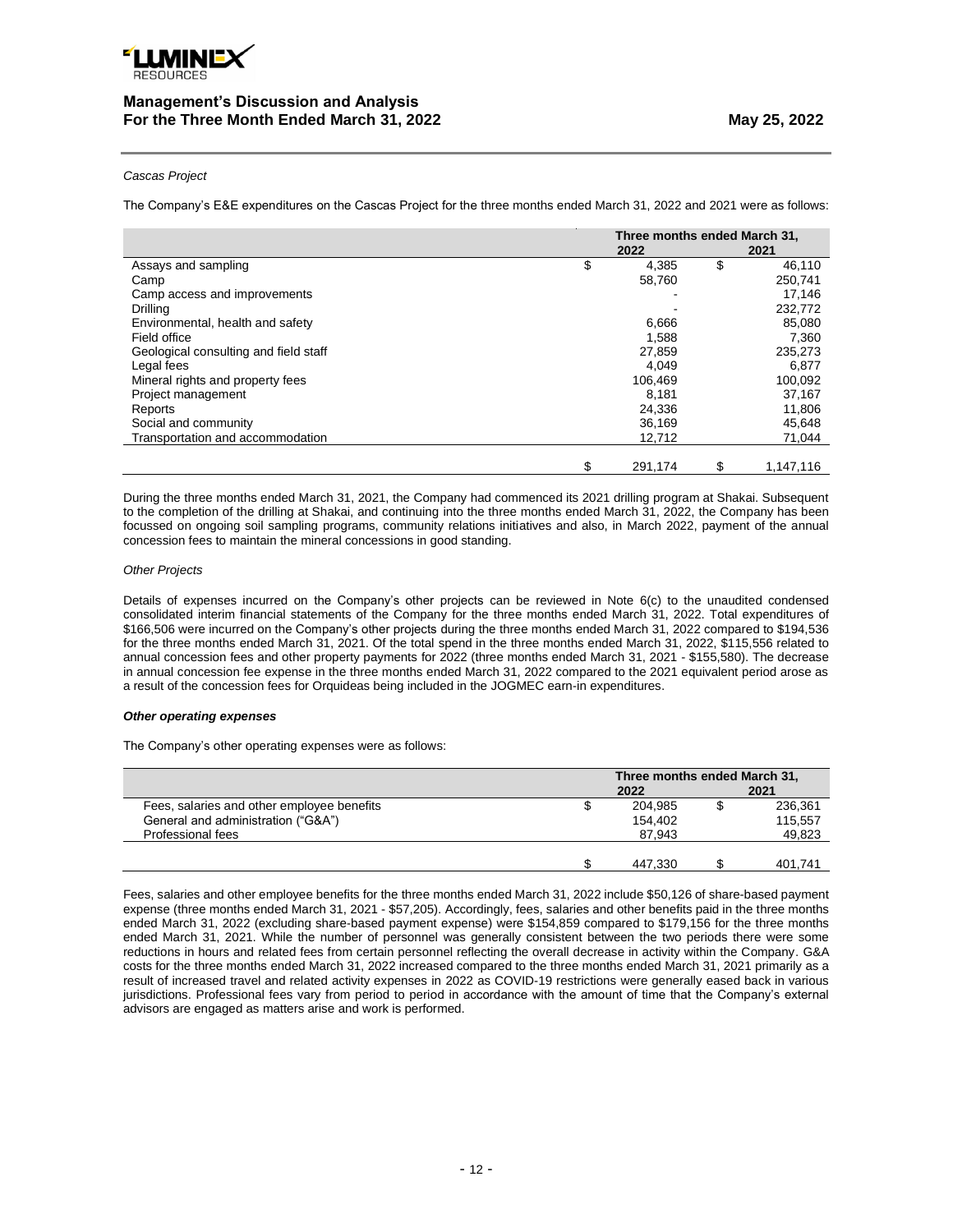

### *Other income / expenses*

The Company's other income / expenses were as follows:

|                            | Three months ended March 31, |  |        |
|----------------------------|------------------------------|--|--------|
|                            | 2022                         |  | 2021   |
| Interest income and other  | 106,328                      |  | 3,911  |
| Interest expense and other | (1,244)                      |  | (603)  |
| Foreign exchange gain      | 6.337                        |  | 14,390 |
|                            |                              |  |        |
|                            | 111.421                      |  | 17.698 |

The Company's interest and other income for the three months ended March 31, 2022, includes \$105,647 received from JOGMEC pertaining to the JOGMEC Interim Agreement and primarily consisting of operator fees due to the Company. This agreement was not in place during the three months ended March 31, 2021. The Company earns a small amount of interest income from cash on deposit (\$681 and \$190 for each of the three months ended March 31, 2022 and 2021, respectively). A breakdown of interest and other income can be reviewed in Note 17 to the unaudited condensed consolidated interim financial statements for the three months ended March 31, 2022.

Interest expense arises from the implied interest on the Company's lease obligations as required under IFRS 16 *Leases*. For the three months ended March 31, 2022, the Company recorded small foreign exchange gains primarily on Canadian dollars held to fund Canadian G&A expenditures, which funds are subject to changes in the exchange rate between as the Canadian and U.S. dollar.

### **Related Party Transactions**

The Company incurred the following expenses with related parties:

|                                |                                              | Three months ended March 31, |               |
|--------------------------------|----------------------------------------------|------------------------------|---------------|
| Company                        | <b>Nature of transactions</b>                | 2022                         | 2021          |
| Hathaway Consulting Ltd.       | Fees                                         | \$<br>26,708                 | \$<br>25,052  |
| Into the Blue Management Inc.  | Fees                                         | 20.627                       | 16,051        |
| Koval Management, Inc.         | Fees                                         | 36,973                       | 35,140        |
| La Mar Consulting Inc.         | E&E (social and community)                   | 34,395                       | 32,793        |
| Lumina                         | E&E (field office/project management/travel) | 222                          | 18,782        |
| Lumina                         | G&A                                          | 2.438                        | 1.524         |
| Lyle E Braaten Law Corp.       | Fees                                         | 18,974                       | 16,705        |
| Miedzi Copper Corp. ("Miedzi") | E&E (geological)                             |                              | 21.047        |
| Miedzi                         | G&A                                          | 9.862                        | 10,882        |
| Miedzi                         | Fees                                         | 51,104                       | 46,360        |
|                                |                                              |                              |               |
|                                |                                              | \$<br>201.303                | \$<br>224.336 |

Miedzi and Lumina are considered companies related by way of directors and shareholders in common. Hathaway Consulting Ltd., Into the Blue Management Inc., Koval Management Inc., La Mar Consulting Inc. and Lyle E Braaten Law Corp. are related by way of being owned by directors or officers of the Company. Related party transactions are recognized at the amounts agreed between the parties. Outstanding balances are unsecured and settlement occurs in cash. At March 31, 2022, there were no amounts owing to related parties (December 31, 2021 - \$Nil).

Luminex Services Ecuador LS-EC S.A. ("Luminex Services"), a wholly owned subsidiary, provided personnel services to Odin Mining del Ecuador S.A. ("Odin"), a subsidiary of Lumina, whereby personnel time was charged based on time worked and at a rate of cost plus 6%. These services were recorded in the Company's financial statements as a reduction of cost associated to E&E expenditures. The total amount charged to Odin for the three months ended March 31, 2022 was \$Nil (three months ended March 31, 2021 - \$70,762). There were no amounts included in accounts receivable from Odin at March 31, 2022 (December 31, 2021 - \$Nil).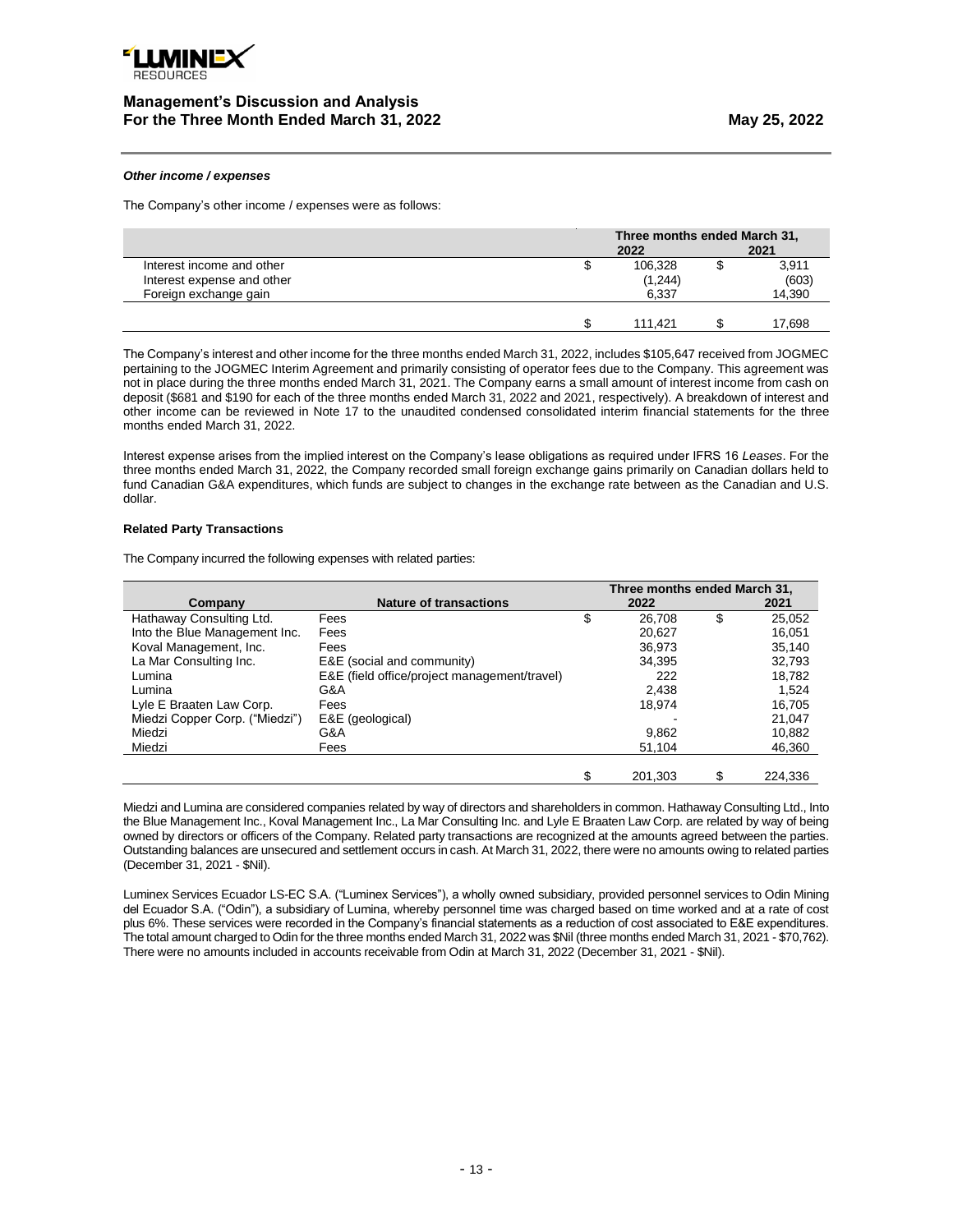

## **SUMMARY OF QUARTERLY RESULTS (UNAUDITED)**

The information presented below highlights the Company's unaudited quarterly results for the past eight quarters.

| Three months ended:                                                                                           |    | March 31,<br>2022                       | December 31,<br>2021                        | September 30,<br>2021                         | <b>June 30,</b><br>2021                       |
|---------------------------------------------------------------------------------------------------------------|----|-----------------------------------------|---------------------------------------------|-----------------------------------------------|-----------------------------------------------|
| Revenue<br>Expenses<br>Other income<br>Net loss for the period<br>Net loss for the period                     | \$ | (2, 194, 183)<br>111,421<br>(2,082,762) | \$<br>(3,449,412)<br>34.888<br>(3,414,524)  | \$<br>(3, 187, 071)<br>427,387<br>(2,759,684) | \$<br>(3,479,266)<br>323,657<br>(3, 155, 609) |
| attributable to owners of the<br>Company<br>Basic and diluted loss per share<br>attributable to owners of the | \$ | (2,038,979)                             | \$<br>(3,306,786)                           | \$<br>(2,689,483)                             | \$<br>(3, 111, 931)                           |
| Company                                                                                                       | S  | (0.02)                                  | \$<br>(0.03)                                | \$<br>(0.02)                                  | \$<br>(0.03)                                  |
| Three months ended:                                                                                           |    | March 31,<br>2021                       | December 31,<br>2020                        | September 30,<br>2020                         | <b>June 30,</b><br>2020                       |
|                                                                                                               |    |                                         |                                             |                                               |                                               |
| Revenue<br>Expenses<br>Other income<br>Net loss for the period<br>Net loss for the period                     | \$ | (3,659,931)<br>17,698<br>(3,642,233)    | \$<br>(3,726,709)<br>100,988<br>(3,625,721) | \$<br>(2,895,671)<br>501.304<br>(2,394,367)   | \$<br>(2,081,923)<br>511,275<br>(1,570,648)   |
| attributable to owners of the<br>Company<br>Basic and diluted loss per share<br>attributable to owners of the | \$ | (3,572,180)                             | \$<br>(3,480,029)                           | \$<br>(2,225,929)                             | \$<br>(1,451,507)                             |

Expenses for the three months ended June 30, 2020 totalled \$2,081,923, which included drilling at the Condor Project, albeit with just one drill running one shift per day in order to mitigate the potential impact of COVID-19. Other income for the three months ended June 30, 2020, included \$450,000 received from BHP pursuant to the BHP Agreement on Tarqui.

Expenses for the three months to September 30, 2020 increased by \$813,748 compared to the three months ended June 30, 2020. This increase arose primarily as a result of drilling activity at the Condor Project for the entirety of the period compared to a pause in drilling for a portion of the three months ended June 30, 2020. In addition, the Company expanded operations and programs for its Cascas Project as it prepared to start drilling in 2021.

The Company's expenses for the three months ended December 31, 2020 increased by \$831,038 compared to the three months ended September 30, 2020, primarily as a result of (i) share-based payment expense for stock options granted in November 2020; and (ii) year-end bonus payments to personnel in Canada and Ecuador.

Expenses for the three months ended March 31, 2021 totalled \$3,659,931, a decrease of \$66,778 compared to the previous quarter. This reduction primarily reflects the higher expenses in the three months ended December 31, 2020 as described in the preceding paragraph re share-based payment expense and year-end bonus payments. The Company's E&E expenditures were higher than the prior quarter as a result of the Condor Project PEA, the payment of annual concession fees and the commencement of the Company's drill program at the Cascas Project.

Expenses for the three months ended June 30, 2021 totalled \$3,479,266, a decrease of \$180,665 compared to the previous quarter. Expenses were lower than the prior quarter primarily due to the payment of the annual concession fees in the three months ended March 31, 2021, offset by the ongoing cost of exploration programs at the Cascas Project, Nayumbi and the Condor Project PEA, all of which activity was ongoing during the quarter ended June 30, 2021.

Expenses for the three months ended September 30, 2021 totalled \$3,187,071, a decrease of \$292,195 compared to the previous quarter. The decrease in expenditures primarily related to the substantial completion of the Condor PEA in the three months ended June 30, 2021 so these costs were lower in the three months ended September 30, 2021.

Expenses for the three months ended December 31, 2021 were \$3,449,412, an increase of \$262,341 compared to the three months ended September 30, 2021. While the level of activity across the Company's exploration programs was generally consistent between the three months ended December 31, 2021 and the three months ended September 30, 2021, the increase in expenses arose primarily as a result of (i) stock options granted in November 2021 (along with the related Black-Scholes calculated share-based payment expense) and (ii) annual bonuses paid to Company personnel.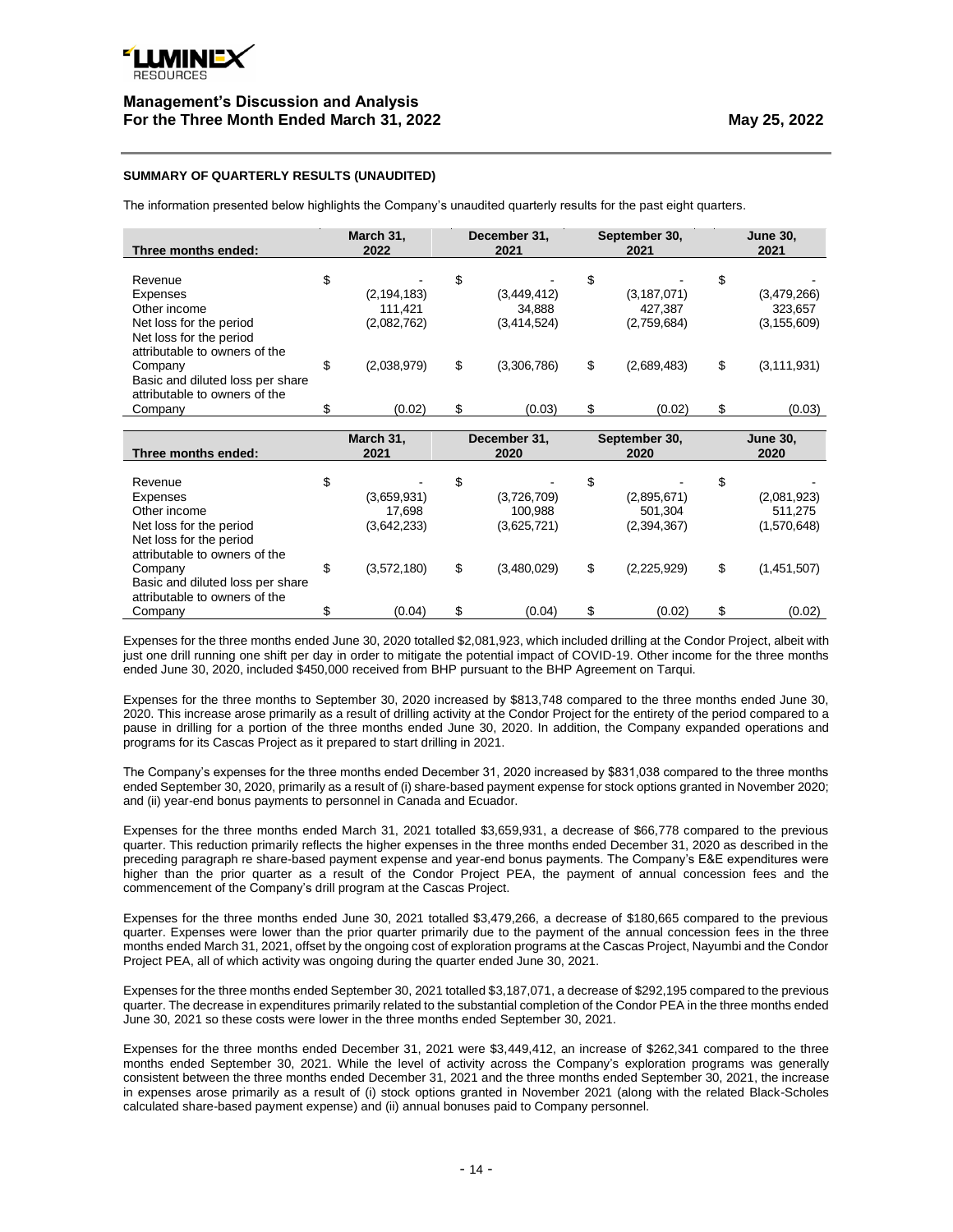

Expenses for the three months ended March 31, 2022 totalled \$2,194,183, a significant reduction from the three months ended December 31, 2021. Outside the share-based payment expense and annual bonuses during the three months ended December 31, 2021, the decrease in expenses can be attributed to the following factors: (i) lower drilling metres at the Condor Project; (ii) reduction in activities at Cascas; and (iii) focus on the Orquideas Project with funding being provided by JOGMEC pursuant to their earn-in on that project.

## **ADDITIONAL DISCLOSURE FOR VENTURE ISSUERS WITHOUT SIGNIFICANT REVENUE**

Additional disclosure concerning the Company's expenses and mineral property costs is provided earlier in this MD&A and in Note 6 of the Company's unaudited condensed consolidated interim financial statements for the three months ended March 31, 2022.

## **LIQUIDITY AND CAPITAL RESOURCES**

As at March 31, 2022, the Company had cash and cash equivalents of \$1,352,956 compared to cash and cash equivalents of \$3,488,779 at December 31, 2021. The Company's working capital balance at March 31, 2022 was \$1,182,570 compared to \$3,231,049 at December 31, 2021. The Company's cash at March 31, 2022, was sufficient to meet the Company's current accounts payable and accrued liabilities at that date.

Working capital is defined as current assets minus current liabilities. Working capital calculations or changes are not measures of financial performance, nor do they have standardized meanings, under IFRS. Readers are cautioned that this calculation may differ among companies and analysts and therefore may not be directly comparable. Management believes that disclosure of the Company's working capital is of value to assess the available capital resources of the Company at a reporting period end.

At March 31, 2022, approximately \$1,082,000 of the Company's cash and cash equivalents were held at Scotiabank, a major chartered bank in Canada, and approximately \$271,000 was held at a bank in Ecuador. Management is not aware of any liquidity issues associated with any of the banks in which funds have been deposited.

The Company had no long-term debt obligations or off-balance sheet arrangements at March 31, 2022.

In order to keep its mineral concessions in Ecuador in good standing, the Company is required to meet certain spending commitments each year. Further details on the nature of the commitments are provided in Note 18 of the unaudited condensed consolidated interim financial statements of the Company for the three months ended March 31, 2022. Those disclosures, and the commitment amounts below, exclude amounts for the Pegasus Project, which is being managed by Anglo American, the Tarqui Project, which is being managed by BHP and the Orquideas Project which, at March 31, 2022, was being earned-in on by JOGMEC. Based upon expenditures reported by Anglo American and BHP, the Company believes that the four-year commitments (see below) for the Tarqui concessions (BHP) and Pegasus Project concessions (Anglo American) have been achieved.

For 2022, the Company has, as part of its annual reporting process on exploration activities, made a commitment to ARCERNNR to spend a total of approximately \$577,000 on its projects. At March 31, 2022, the Company estimates that \$97,000 remained to be spent pertaining to the ACERNNR commitment.

For mineral concessions that were received via tender process, the Company has four years from the concession registration date to satisfy the full amount that was committed in the tender process or the concession will be forfeited. In December 2020, the Ecuadorian Ministry of Energy and Mines issued a Ministerial Decree that, among other items, had the effect of extending the timeframe of the four-year commitment period, on a case-by-case basis. For the concessions held by the Company, the resulting time extensions ranged from three months to three and a half years. The dates for the Company's four-year reporting periods now range from May 11, 2021 to July 15, 2024. The process for reporting and classification of allowable costs is yet to be tested in Ecuador. The Company has submitted filings for the four-year anniversary reports for the Tres Picachos, Escondida and Santa Elena concessions but has yet to receive official confirmation from the Government of Ecuador apart from some initial queries. The Company has sought guidance from its external legal advisors in Ecuador to determine the reporting status and its allowable costs, which include amounts incurred by the Company, Lumina and earn-in partners, as the case may be. The Company's estimated commitments are based upon this guidance.

At March 31, 2022, the Company estimates that is has met the four-year reporting spend on its concessions. As noted above, the Company believes that BHP and Anglo American have spent in excess of the required four-year amounts for the Tarqui and Pegasus Projects. Following the earn-in arrangement with JOGMEC on the Orquideas Project, and the infusion of approximately \$1.75 million in funding to date, the Company further estimates that the spending required on Orquideas (with a due date of August 9, 2022) has also been satisfied.

As noted in Note 2(b) to the unaudited condensed consolidated interim financial statements of the Company for the three months ended March 31, 2022, the Company has incurred cumulative losses of \$51,890,574 and will continue to incur losses in the development of its business. The Company's ability to continue as a going concern is dependent upon obtaining additional financing, entering into a joint venture, a merger or other business combination transaction involving a third party, sale of all or a portion of the Company's assets, the outright sale of the Company, the successful development of the Company's mineral property interests, or a combination thereof.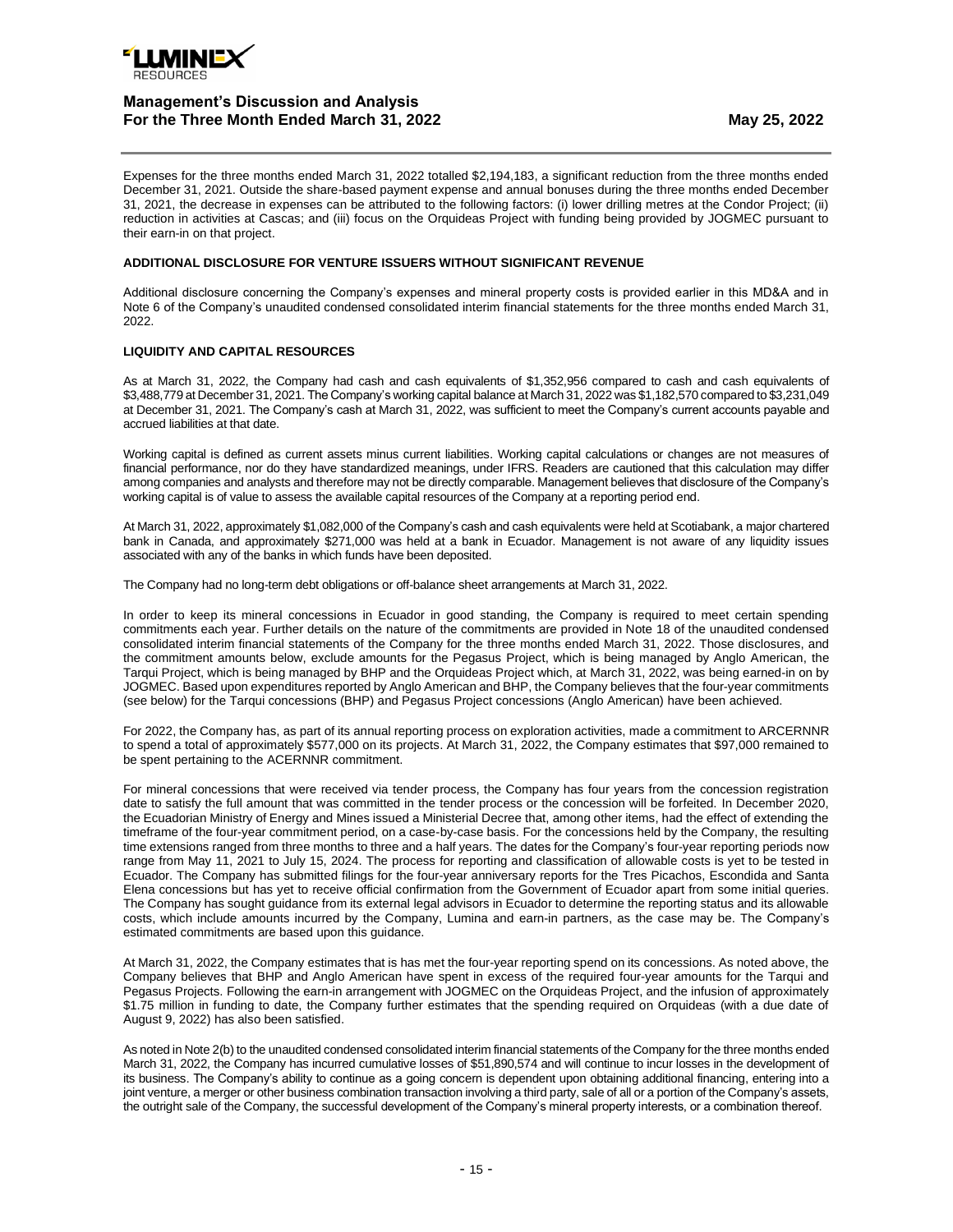

The COVID-19 pandemic continues to present challenges, and the ultimate duration and magnitude of its impact on the economy, capital markets and the Company's financial position cannot be reasonably estimated at this time. The Company continues to monitor developments in Ecuador and elsewhere and adapt its business plans accordingly. The spread of COVID-19 and its growing number of variants could adversely impact the Company's ability to carry out its plans and raise capital.

On April 28, 2022, the Company closed a non-brokered private placement of 23,690,000 units at a price of CAD\$0.38 per unit for gross proceeds of approximately CAD\$9 million. Each unit comprised of one common share of the Company and one-half of one common share purchase warrant. Each whole warrant entitles the holder thereof to acquire one common share of the Company at a price of CAD\$0.55 per common share for a two-year period from the closing date of the financing.

While the Company closed a non-brokered private placement of units, as noted in the preceding paragraph, the ability to raise additional financing for future activities may be impaired, or such financing may not be available on favourable terms, due to conditions beyond the control of the Company, such as uncertainty in the capital markets, depressed commodity prices or country risk factors. These factors indicate the existence of a material uncertainty that may cast significant doubt about the Company's ability to continue as a going concern. This exposure is discussed in more detail in the "Risks and Uncertainties" section of this MD&A.

## **FINANCIAL INSTRUMENTS**

At March 31, 2022, the Company's financial instruments consist of cash and cash equivalents, other receivables and accounts payable and accrued liabilities. Fair value estimates are made at the balance sheet date based on generally accepted pricing models, discounted cash flow analysis or using prices from observable current market transactions. These estimates are subjective in nature and may involve significant uncertainties in matters of judgment and, therefore, cannot be determined with precision. The fair values of the Company's financial instruments approximate their carrying values due to their short terms to maturity or capacity for prompt liquidation and the interest rates being charged or earned on these amounts.

The Company's financial instruments have been classified as follows under IFRS:

- Cash and cash equivalents: amortized cost.
- Receivables: amortized cost.
- Accounts payable and accrued liabilities: amortized cost.

The types of financial risk exposure and the way in which such exposure is managed by the Company is as follows:

### **Credit Risk**

It is management's opinion that the Company is not exposed to significant credit risk arising from the above-noted financial instrument assets, as disclosed in Note 14(a) to the unaudited condensed consolidated interim financial statements for the three months ended March 31, 2022. The Company's exposure to credit risk on its cash and cash equivalents is limited by maintaining these assets with high-credit quality financial institutions. The Company may be exposed to the credit risk of its banks in Ecuador which hold cash for the Company's Ecuadorian operations. The Company limits its exposure to this risk by maintaining minimal cash balances in Ecuador, normally sufficient to fund the next month's operations.

### **Liquidity Risk**

Liquidity risk is the risk that the Company will be unable to meet its financial obligations as they become due. The Company manages liquidity risk by ensuring that it has sufficient cash and other financial resources available to meet its obligations. The Company typically forecasts cash flows for a period of twelve months to identify financial requirements. These requirements are met through a combination of cash on hand, disposition of assets, accessing capital markets and/or loan advances. At March 31, 2022, the Company's current liabilities consisted of accounts payable and accrued liabilities of \$291,845 which are due primarily within the next quarter. The Company's cash and cash equivalents of \$1,352,956 at March 31, 2022 were sufficient to pay the accounts payable and accrued liabilities at that date. In addition, as noted earlier in this MD&A in the section "Liquidity and Capital Resources," in April 2022 the Company closed a financing for gross proceeds of approximately CAD\$9 million.

### **Market Risks**

The market risks to which the Company is exposed are interest rate risk and currency risk.

### *Interest Rate Risk*

Interest rate risk is the risk that the future cash flows of the Company will fluctuate because of changes in market interest rates. Included in net loss for the three months ended March 31, 2022 is interest income earned on the Company's cash and cash equivalents. Based on the Company's cash and cash equivalents at March 31, 2022, and assuming that all other variables remain constant, a 1% increase or decrease in interest rates would result in an increase or decrease to the Company's interest income of approximately \$13,500 (on an annualized basis).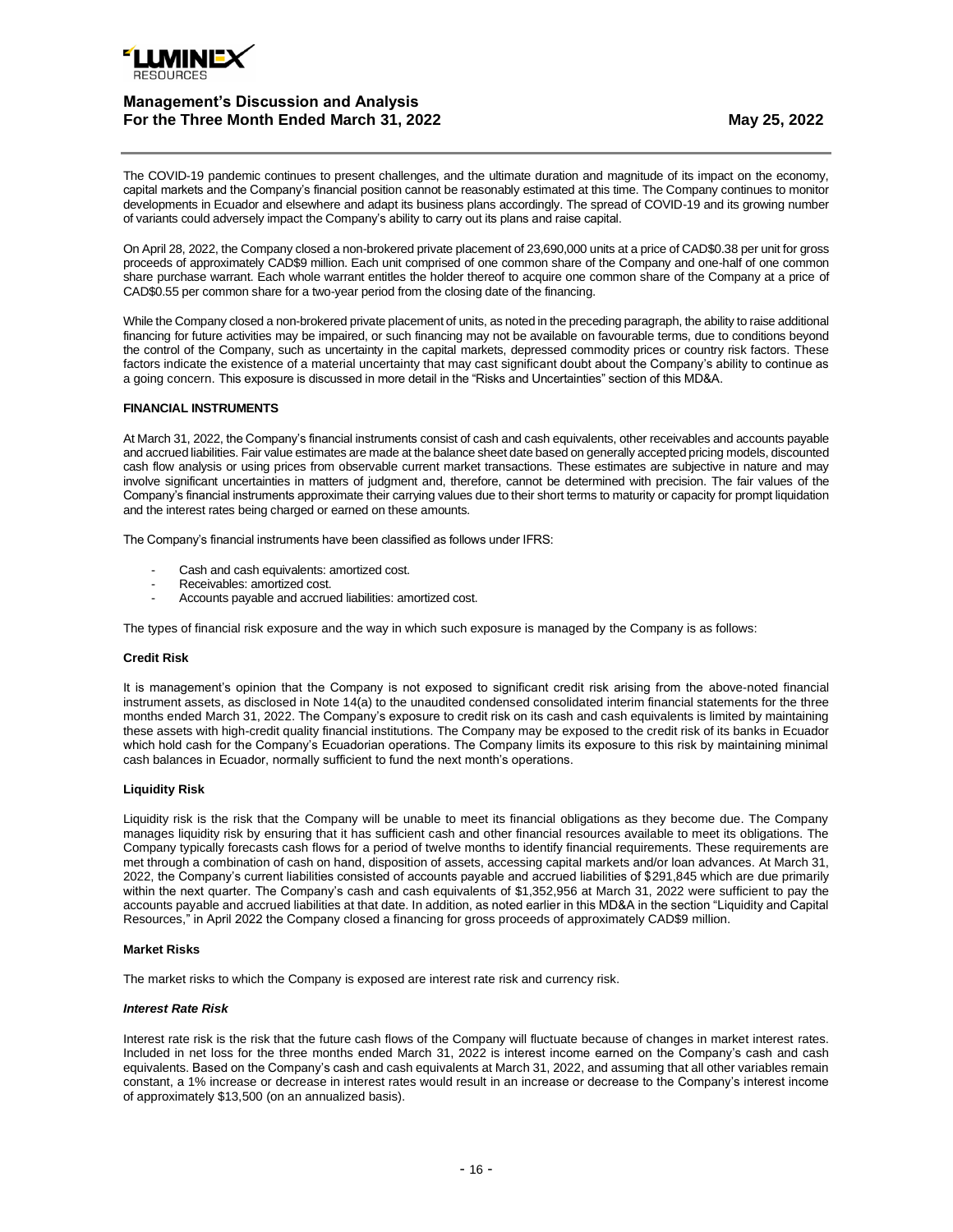

### *Currency Risk*

The functional currency of the Company and its subsidiaries is the U.S. dollar. The carrying amounts of monetary assets and liabilities denominated in currencies other than the U.S. dollar are subject to fluctuations in the underlying foreign currency exchange rates. Gains and losses on such items are included as a component of net loss for the year.

The Company is exposed to foreign exchange and currency risks arising from fluctuations in foreign exchange rates among the U.S. dollar and Canadian dollar and the degree of volatility of these rates. The Company usually keeps the majority of its cash and cash equivalents in U.S. dollars, but this can be affected by the timing of financings as private placements are carried out Canadian dollars such as the financings in May 2021 and April 2022. Canadian G&A expenses are primarily paid in Canadian dollars. The Company does not use derivative instruments to reduce its exposure to foreign exchange and currency risks.

At March 31, 2022, the Company's cash and cash equivalents were primarily held in U.S. dollars as disclosed in Note 3 of the unaudited condensed consolidated interim financial statements for the three months ended March 31, 2022. The Company estimates that a 1% fluctuation in foreign currency exchange rates of the Canadian dollar compared to the U.S. dollar would have an impact of approximately \$2,300 to the results of operations based upon the foreign currency financial instruments (including cash and cash equivalents) held at March 31, 2022.

### **SHARE CAPITAL**

As at the date of this MD&A, the Company had the following securities issued and outstanding:

| Common shares:                  | 132.263.352 |                                                       |
|---------------------------------|-------------|-------------------------------------------------------|
| Common share purchase options:  | 5.127.500   | exercisable between CAD\$0.51 - CAD\$0.80 per option. |
| Common share purchase warrants: | 11.845.000  | exercisable at CAD\$0.55 per warrant.                 |

## **CRITICAL ACCOUNTING JUDGMENTS AND ESTIMATES**

The preparation of financial statements in conformity with IFRS requires management of the Company ("Management") to make certain judgments, estimates and assumptions that affect the reported amounts of assets, liabilities, income and expenses. The Company evaluates its estimates on an ongoing basis and bases them on various assumptions that are believed to be reasonable under the circumstances. The Company's estimates are used for making judgments about the carrying value of assets and liabilities that are not readily apparent from other sources. Actual results are likely to differ from these estimates. Should the Company be unable to meet its ongoing obligations, the realizable value of its assets may decline materially from current estimates.

The accounting policy estimates and judgments described below are considered by Management to be essential to the understanding and reasoning used in the preparation of the Company's consolidated financial statements and the uncertainties that could have a bearing on its financial results.

### **Determination of functional currency**

The determination of functional currency by Luminex for itself and each subsidiary company requires an analysis of various indicators which IFRS splits between primary and additional indicators. The primary factors include analyzing (a) the currency that mainly influences sales prices for goods and services, (b) the currency of the country whose competitive forces and regulations mainly determine the sales price of its goods and services and (c) the currency that mainly influences labour, material and other costs of providing goods or services. Management further reviewed the additional factors for consideration under IFRS which included examining (a) the currency of financing activities, (b) the currency in which receipts from operating activities are usually retained, (c) whether the activities of foreign operations are carried out as an extension of the Company or operate with a large degree of autonomy, (d) whether transactions between entities is a high or low proportion of the foreign operation's activities, (e) whether cash flows from activities of a foreign operation directly affect the cash flows of the Company and (f) whether cash flows from the activities of the foreign operation are sufficient to service existing and normally expected debt obligations. Management determined that the functional currency for Luminex and each subsidiary company is the U.S. dollar.

### **Going concern**

The assessment of the Company's ability to continue as a going concern requires significant judgment. As disclosed in Note 2(b) of the unaudited condensed consolidated interim financial statements for the three months ended March 31, 2022, the Company has incurred cumulative losses of \$51,890,574 and has reported a net loss attributable to owners of the Company of \$2,038,979 for the three months ended March 31, 2022. The Group expects to continue to incur losses in the development of its mineral exploration projects and will require additional financing in the future. The ability of the Company to continue as a going concern is dependent upon obtaining additional financing, entering into a joint venture, a merger or other business combination transaction involving a third party, sale of all or a portion of the Company's assets, the outright sale of the Company, the successful development of the Company's mineral property interests or a combination thereof. Factors that the Company evaluates include forecasts, the ability to reduce expenditures if required, and indications of shareholder support.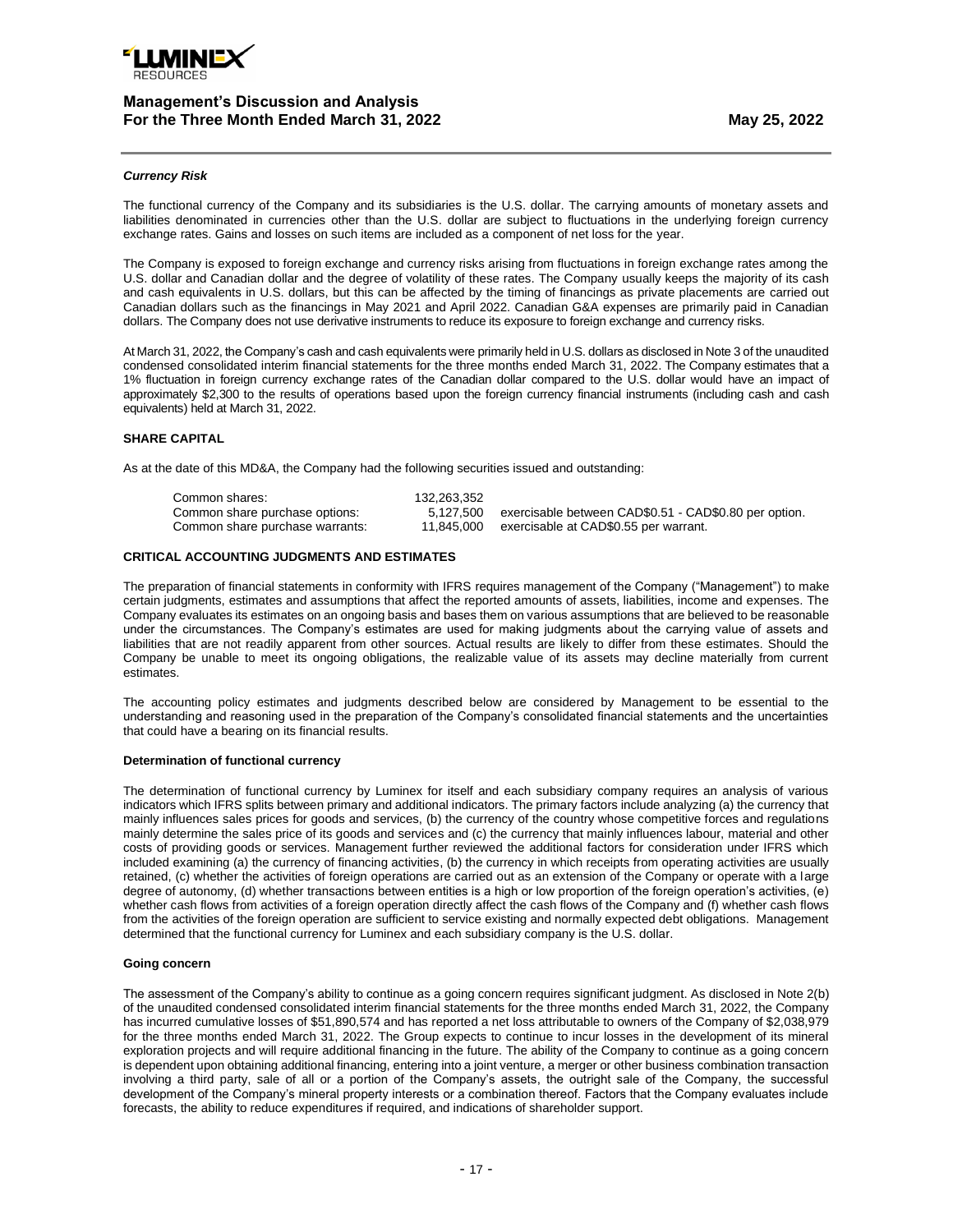

#### **Exploration and evaluation assets**

The application of the Company's accounting policy for exploration and evaluation assets requires judgment in determining whether it is likely that costs incurred will be recovered through successful exploration and development or sale of the asset under review. Furthermore, the assessment as to whether economically recoverable mineral resources exist is itself an estimation process. Estimates and assumptions made may change if new information becomes available. If, after expenditure is capitalized, information becomes available suggesting that the recovery of expenditure is unlikely, the amount capitalized is written off to profit or loss in the period when the new information becomes available.

#### **Share-based payments**

The Company utilizes the Black-Scholes Option Pricing Model ("Black-Scholes") to estimate the fair value of stock options granted to directors, officers and employees. The use of Black-Scholes requires management to make various estimates and assumptions that impact the value assigned to the stock options including the forecast future volatility of the stock price, the risk-free interest rate, dividend yield and the expected life of the stock options. Any changes in these assumptions could have a material impact on the share-based payment calculation value.

### **CHANGES IN ACCOUNTING STANDARDS**

The Company has not early adopted any amendment, standard or interpretation that has been issued by the IASB but that is not yet effective.

## **RISKS AND UNCERTAINTIES**

The Company's principal activity is mineral exploration and development. Companies in this industry are subject to many kinds of risks, including, but not limited to, operational, technical, environmental, labour, social, political, regulatory, security, financial, economic, and metals pricing. Additionally, often due to factors that cannot be predicted or foreseen, few exploration projects successfully achieve development. While risk management cannot eliminate the impact of all potential risks, the Company strives to manage risks to the extent possible and practicable.

The risks and uncertainties described in this section are considered by management to be the most important in the context of the Company's business. The risks and uncertainties below are not listed in order of importance, nor are they inclusive of all the risks and uncertainties the Company may be subject to, and therefore other risks may apply.

• *The impact and risks arising from epidemic diseases, such as the recent outbreak of COVID-19 may have a significant impact on the Company.*

The impacts of the still spreading COVID-19 pandemic, as well as its variants, on the Company are unpredictable. The Company continues to operate with modifications to personnel travel and work locations, as well as to adapt work in Quito, the Condor and Cascas Projects, and its other projects, including Orquideas, in response to the mandates of the governmental authorities of Ecuador and to employee and local concerns. Health and safety rules in all jurisdictions are constantly evolving and the Company will continue to evaluate and adapt its work protocols to announcements and norms. Government and local restrictions on the movement of people and goods may cause work and analysis performed by the Company and its contractors to slow or even cease, as well as impact operating costs. While it appears that Ecuador's national vaccination campaign has been a success, future aggressive measures to counter contagion from variants, including the imposition of localized restrictions, cannot be ruled out. A significant deterioration of conditions could force the Company, or its partners, to suspend some or all activities and possibly even invoke force majeure under its agreements or other contracts. Likewise, other jurisdictions, including Canadian provinces and states in the United States of America, have at times instituted work and/or mobility restrictions. Such disruptions may sideline Company personnel temporarily, as well as cause the Company to miss actual or self-imposed deadlines, push out forecasts for activity, and increase fiscal losses. In addition, COVID-19 and its related variants, continues to cause considerable disruption to the world economy and financial and metals markets, and could have a materially adverse impact on the ability of the Company to execute its strategy or raise additional funding and might negatively impact, among other factors, the Company's share price. While the Company has taken measures to protect its operations (all local personnel have completed the vaccination regime), the implementation of remote working practices for the Company as a result of COVID-19 increases the risk of exposure and susceptibility to information technology challenges including attempted actions by malicious third parties.

• *Mineral exploration inherently involves a high degree of risk. All of the mineral property interests of the Company are in the exploration stage and, consequently, may not result in any commercial discoveries.*

Mineral exploration involves a high degree of risk. Few properties that are explored are ultimately developed into producing mines. The property interests owned by the Company are in the exploration stage only, are without known bodies of commercial mineralization, and the Company has no ongoing mining production at any of them. The Company's mineral exploration activities may not result in any discoveries of commercial bodies of mineralization. If the Company's efforts do not result in any discovery of commercial mineralization, the Company will be forced to look for other exploration projects or cease operations. As well, the exploration and development activities of the Company may be disrupted by a variety of risks and hazards, which may be beyond the control of the Company. These risks include, but are not limited to, social and political opposition or strife, legal and regulatory reform, bureaucratic ineffectiveness, incompetence or corruption, litigation, labour stoppages, and the inability to obtain adequate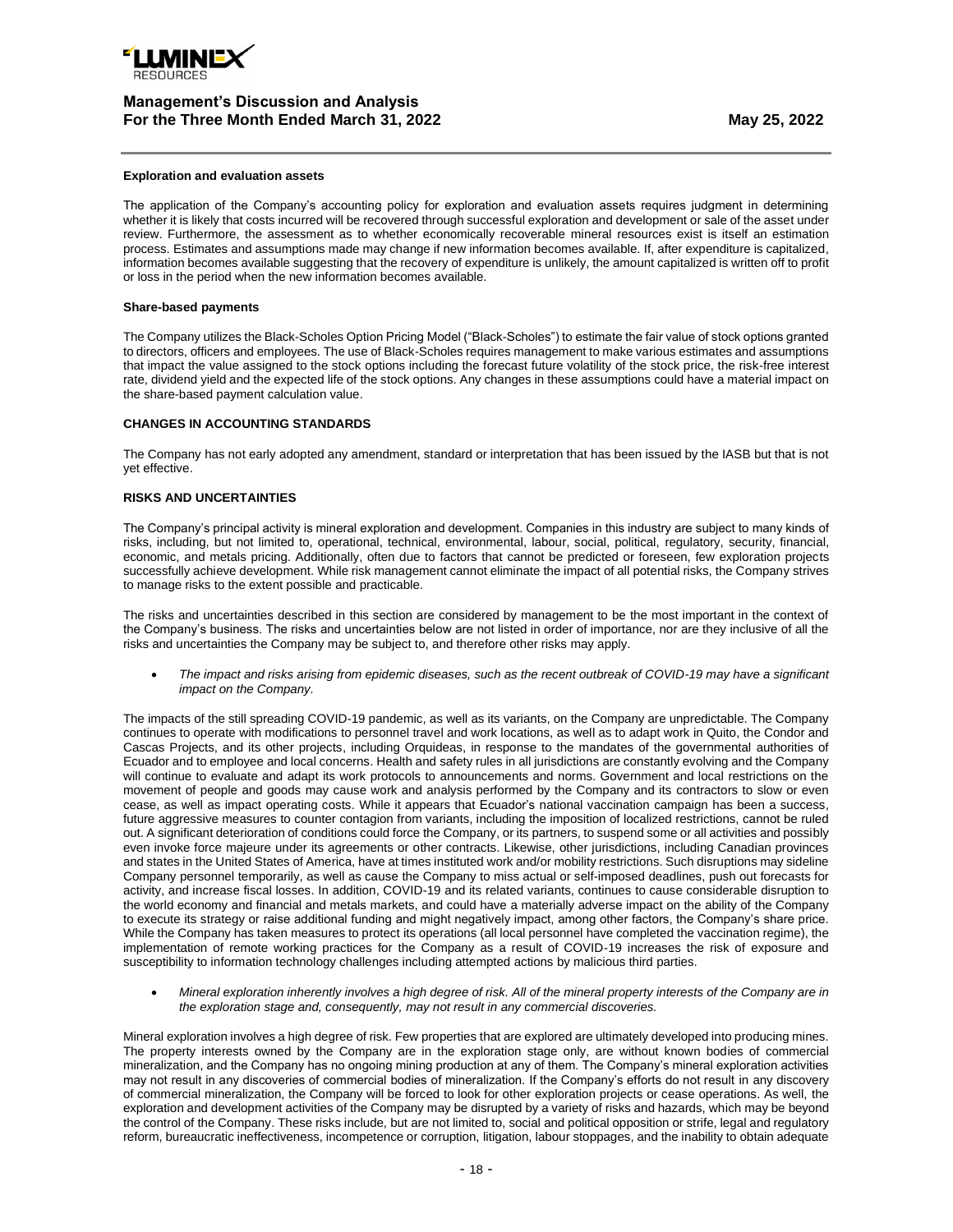

power, water, trained professionals and labour, including consultants or other experts, as well as suitable machinery and equipment. In addition, the Company may be unable to acquire or obtain such necessities as water rights and surface access, which may be critical for the continued advancement of exploration and development activities on its mineral property interests.

• *Government expropriation may result in the total loss of the Company's mineral property interests.*

Even if the Company's mineral property interests are proven to host economic mineral resources, governmental expropriation may result in the total loss of the Company's mineral property interests without any compensation. Similarly, expropriation or shutdown of financial institutions or other entities the Company does business with could impact operations. Further, expropriation of or legal uncertainty affecting other businesses, in mining or other industries, could impact the Company's ability to operate and obtain financing, as well as its strategic options. Finally, expropriation need not be outright; there are many forms of creeping expropriation, through taxation and other mechanisms, that if applied could negatively impact the company's operations and prospects.

• *Governmental regulation may have negative impacts on the Company.*

The Company's assets and activities are subject to extensive Canadian and Ecuadorian federal, state, provincial, territorial and local laws and regulations governing various matters, including, but not limited to:

- o land access, use and ownership;
- o water use;
- o environmental performance, management and protection;
- o land use designations and restrictions;
- o social consultation and public referendums;
- o indigenous rights;
- o corporate social responsibility;
- o judicial rulings and precedents regarding petitions, laws, regulations, and other norms;
- waste management;
- o management and use of toxic substances and explosives;
- o rights over and management of natural resources, including minerals and water;
- o prospection, exploration, development and construction of mines, production and reclamation;
- o exports and imports, including duties;
- o securities and finance regulations;
- o taxation;
- o mining royalties;
- o escalated fees or other financial contributions that may become payable in response to the COVID-19 virus or other public emergency;
- o restrictions on the movement of capital into and out of Ecuador (which could impact the Company's ability to repatriate funds and therefore, pay dividends);
- o restrictions on the movement of people into and out of Ecuador, as well as their permanence in-country;
- o transportation;
- o hiring practices and labour standards by the mining companies and contractors, as well as occupational health and safety, including mine safety;
- o reporting requirements related to work activity, investment, social and environmental impacts, health and safety, and other matters;
- o processes for preventing, controlling or halting artisanal or illegal mining activities;
- o historic and cultural preservation; and,
- o requirements and restrictions related to the COVID-19 virus.

The costs associated with legal and regulatory compliance with laws and regulations are already substantial and future laws and regulations, changes to existing laws and regulations, or more stringent or modified application and enforcement of current laws and regulations by governmental or judicial authorities, could generate additional expenses, capital expenditures, delays in the development of the Company's properties, and even restrictions on or suspensions of Company operations. Moreover, laws and regulations could allow governmental authorities, non-governmental organizations and private parties to bring complaints or lawsuits against the Company based upon alleged damage or risks to property and/or injury to persons resulting from the environmental, health and safety impacts of the Company's past and current operations, or possibly even actions or inaction by third parties, including those from whom the Company acquired its properties or easements, and could lead to the imposition of substantial financial judgments, fines, penalties or other civil or criminal sanctions.

It is a challenge to comply strictly with all of the norms that apply to the Company. The Company retains competent and welltrained management, staff, professionals, attorneys, advisors and consultants in the different jurisdictions in which it does business; however, there is no certainty that both it and its contractors will continuously be compliant with all applicable laws and regulations. Failure to comply with all applicable norms could lead to financial restatements, fines, penalties and other material negative impacts on the Company.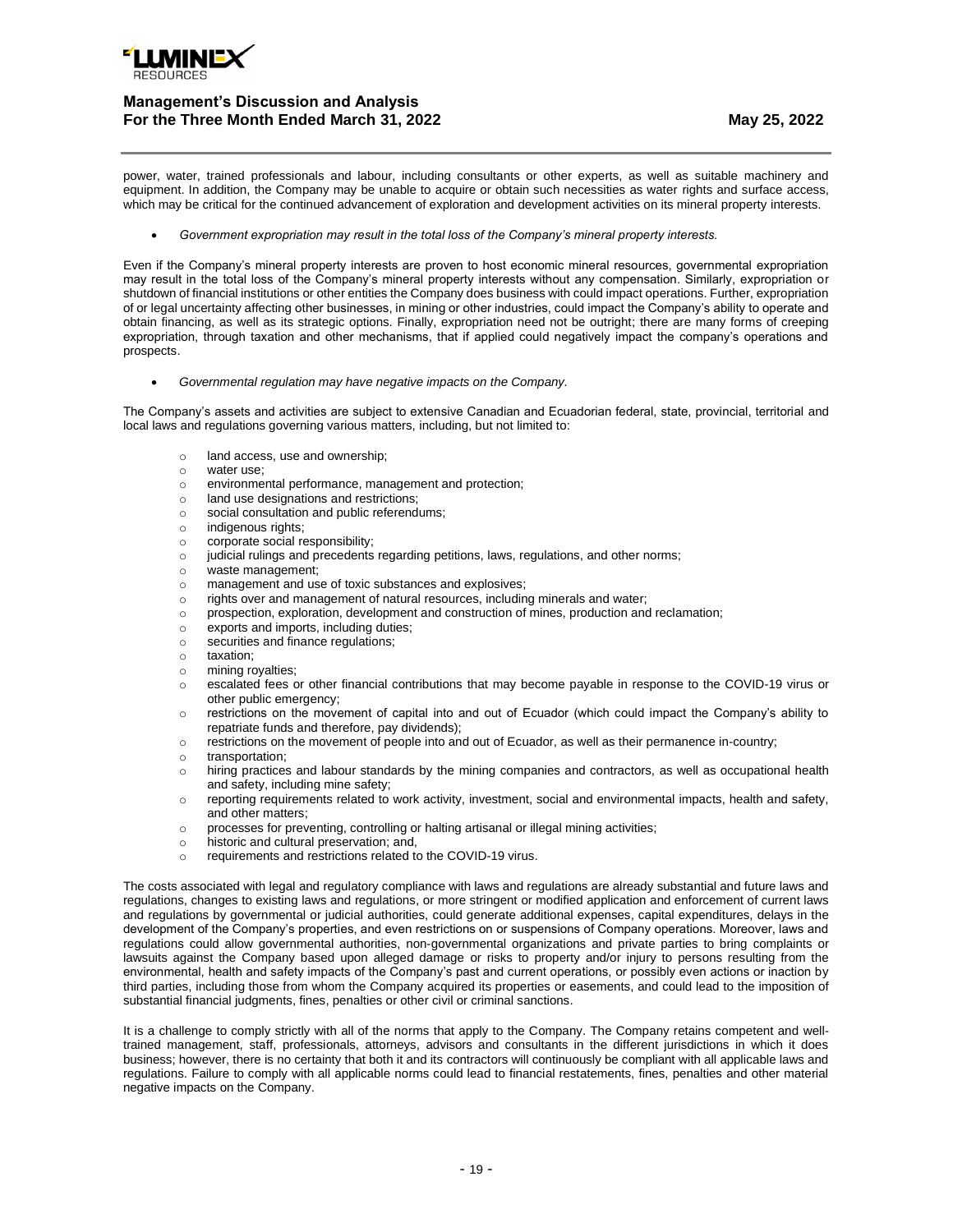

• *Failure to comply strictly with applicable mining laws, regulations and local practices may have a material adverse impact on the Company's operations or business.*

While the Company seeks to fully comply with applicable laws, regulations and local practices, failure of the Company or government officials to comply strictly with applicable laws, regulations and local practices, including those relating to mineral rights applications and tenure, could result in processes that threaten loss, reduction, cancellation or expropriation of entitlements, or the imposition of local or foreign parties as joint venture partners with carried or other interests. Any such loss, reduction or imposition of partners could have a material adverse impact on the Company's operations or business. Furthermore, unreasonableness, increasing complexity or novel judicial or regulatory interpretations of mining laws and regulations on the part of the Company and / or its legal advisors or of Government of Ecuador officials may render the Company incapable of strict compliance.

• *The exploration and development of the Company's mineral property interests are subject to extensive laws and regulations governing health, safety, environment and communities.*

The Company's exploration and mine development activities are subject to extensive laws and regulations, which often include extensive reporting requirements, governing the protection of the environment and water, waste management and disposal, worker and community safety, employee health (including norms and guidelines related to COVID-19), mine development, and preservation of archaeological remains, endangered and protected species, as well as extensive reporting and community engagement requirements, and more. The Company's ability to obtain permits and other approvals and to successfully operate in particular locations may be adversely impacted by real or perceived detrimental events associated with the Company's rights or activities or those of other mining companies or associations, or even artisanal or illegal miners, affecting the environment, human health, and safety of nearby communities, both within and outside of Ecuador. Delays in obtaining or failure to attain government permits and approvals, or to secure evictions of illegal miners or other trespassers, may adversely affect the Company's ability to access, explore or develop its properties. The Company has made, and expects to make in the future, significant expenditures to comply with laws and regulations and, to the extent reasonably possible, generate social and economic benefit in nearby communities. Persistently, areas of the Company's mineral properties are occupied by illegal miners, and these situations are reported and dealt with by the Company using procedures available to it under Ecuadorian law. It is possible, however, that in spite of its best efforts, the Company may be required to remediate areas on its concessions affected by the activities of third parties. Future changes to environmental laws, regulations and permitting processes or changes in their enforcement or regulatory interpretation could also have an adverse impact on the Company's operating and financial condition.

• *The Company´s ability to operate on its concessions depends on its success obtaining and maintaining social licenses.*

The Company´s concessions are in close proximity to, or in some cases are overlapped by, local communities. It usually needs community approvals to access and operate in areas of interest. As a general rule, the Company enters into agreements with local communities, groups or individuals that address surface access, road or trail usage, local employment, social investment, contracting of goods and services, and other key issues. The ethnic composition, social organization and landownership structure of the communities differ on a case-by-case basis, as do the Company´s exploration requirements and impacts. Similarly, local concerns regarding environmental and social impacts, both current and historic, including pressures and worries related to the activities of illegal miners and other formal miners in the vicinity of a project, as well as expectations related to Company employment, social investment programs and other benefits, as well as concerns over land and water use and impacts, typically vary from place to place.

Every local stakeholder relationship, however, requires ongoing dialogue and relationship management. For these purposes, the Company has assembled a Community Relations team, led by experienced professionals and, when necessary, supported by expert consultants, who develop and execute social communications strategies and implementation plans aimed at resolving significant issues and creating sustainable and enduring relationships based on collaboration, shared interests and trust. Events do not always unfold as intended or according to plan, however, and the status of relations can deteriorate for any number of reasons, including, but not limited to: influences of local or external political or social actors or organizations, shifts in the agendas or interests of individuals or the community as a whole, the personal agendas of individual actors, events like the COVID-19 virus, the Company´s inability to deliver on community or individual demands, expectations or its commitments, or concerns stemming from communities' or their individual members' historic or recent experiences with mining companies and / or illegal miners. The Community Relations team is prepared to manage such situations and issues are usually resolved through dialogue within a reasonable timeframe. However, if under extreme circumstances the Company were to lose its social license with influential local stakeholders and be unable to recover it, this could impact the viability of the related project. Likewise, if the Company as part of its efforts to access exploration properties were unable to obtain social licenses from communities, some of its activities could be affected.

Additionally, in recent years, local political and social groups and organizations, including indigenous confederations, at times funded at least in part by international non-governmental organizations, have increased their activities related to extractive industries in many jurisdictions, including Ecuador. Activists have taken such actions as road closures and work stoppages, as well as succeeded in attracting the attention of different local, national and international media outlets, at times negatively impacting the reputations of the mining sector and/or specific companies. In 2019, anti-mining activists in Ecuador succeeded in bringing about a public vote on mining activity in a canton in the highlands of Azuay province near a significant mining project. Subsequent efforts to promote similar votes in Azuay and Imbabura Provinces were denied by the Constitutional Court. However, on September 8, 2020, a petition for a public consultation vote on metallic mining activities filed by the Mayor of Cuenca in Azuay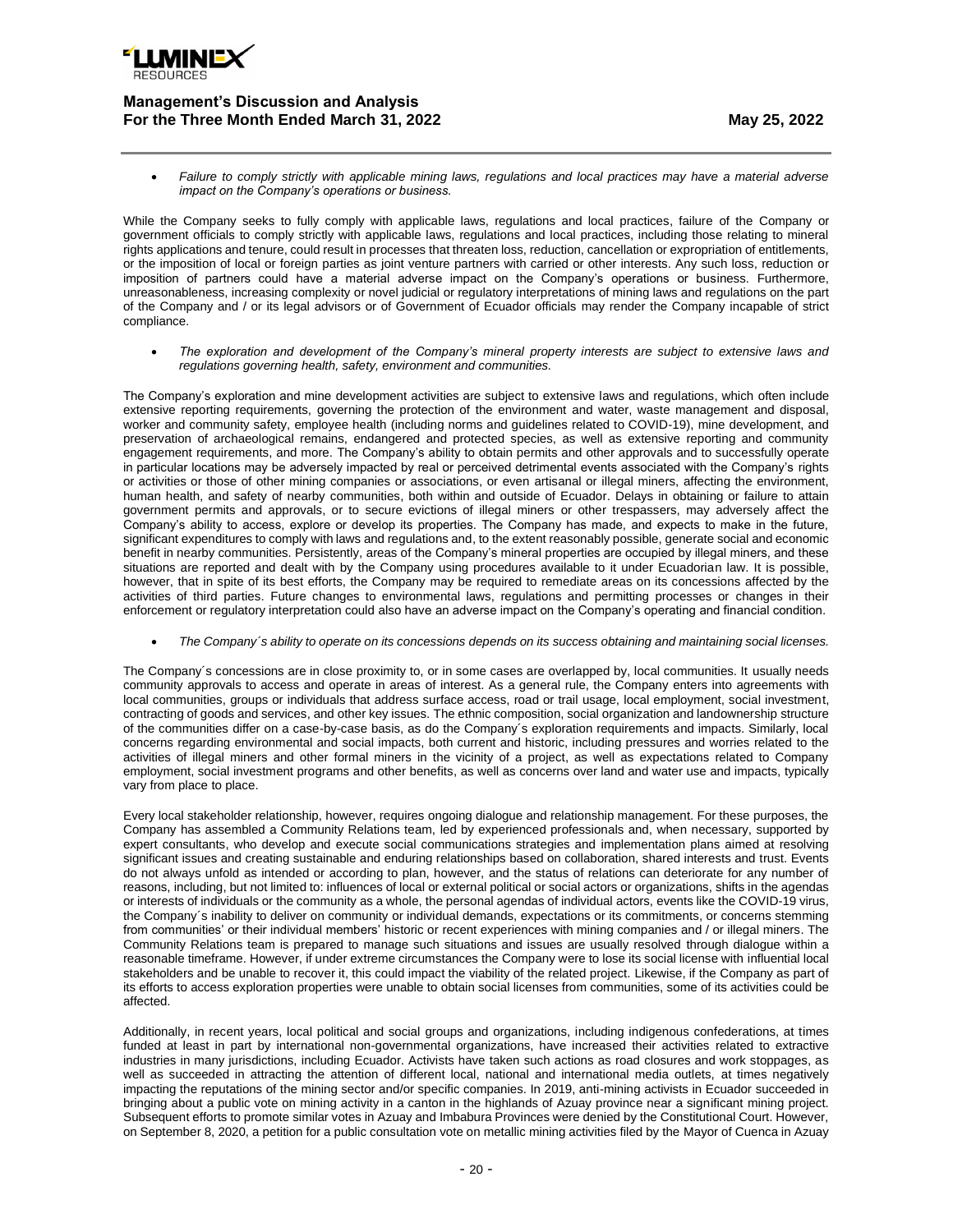

province covering the water charge zones of five local rivers was approved by the Constitutional Court and implemented by the National Electoral Council on February 7, 2021, with the anti-mining option earning a majority vote. The Court subsequently made clear that such votes can not affect pre-existing rights and therefore apply solely to future mining concessions.

On June 30, 2021, the Constitutional Court denied a petition for a consultation opposing metallic mining in the metropolitan district of Quito, the nation's capital, where some metallic mining concessions have been granted. As in prior denials, the Court found the petition did not comply with basic clarity and transparency requirements, and also that the geographic scope would enable residents of one canton to decide on matters affecting residents of neighboring cantons. A revised petition was approved on January 28, 2022, however, and the petitioners were given six months to collect the 200,000 signatures required for the National Election Council to proceed with the popular consultation vote, which will involve residents of the Metropolitan District of Quito.

Activists have also brought claims before the courts seeking to constitutionally enjoin mining companies from advancing projects until the Government of Ecuador complies with its commitments under article 57 of the Constitution of the Republic of Ecuador and the ILO convention, which requires free, prior and informed consultation to aboriginal or indigenous communities. Such initiatives may have a material adverse effect on the Company's operations and on its financial position, cash flows and results of operations. The National Assembly in Ecuador is obligated to enact a law to regulate the free, prior and informed consultation to aboriginal or indigenous communities in accordance with Article 57.7 of the Ecuadorean Constitution. However, drafts of this law are still being discussed and input would have to be provided by stakeholders with no certain timelines as to when such a law may be enacted.

In June 2021, activists presented a petition for a national popular consultation on five questions to the Constitutional Court, two of which targeted mining activities. The Constitutional Court dismissed the petition on formal grounds, however activists can be expected to continue filing similar petitions and indeed on October 19, 2021 they filed a new petition asking the Constitutional Court to declare Executive Decrees 95 (Hydrocarbons Policy) and 151 (Mining Action Plan) unconstitutional. Similar to prior petitions, these filings do not appear to comply with the standards set by the Court on its jurisprudence and therefore are unlikely to be admitted.

In January 2022, the Constitutional Court declared the Hydric Resources Law unconstitutional. This decision was in response to a petition presented by activists in 2015, who claimed that the legislation was enacted without conducting the requisite prelegislative consultation with affected indigenous communities. The law remains in effect until a new norm has been approved. The Lasso administration has a year to present a draft law for approval by the Assembly, which in turn must carry out a pre-legislative consultation process with indigenous communities across Ecuador before it can be passed.

In February 2022, the membership of the Constitutional Court changed, when one-third of the nine judges were randomly selected for replacement. Two of the outgoing judges were considered to have an anti-extractives ideology and their rulings, supported by a majority of their peers, often reflected this philosophy. While the Company has been advised that the new members of the Court can be expected to take a more objective and legalistic approach, there can be no certainty as to how the Constitutional Court will rule on future matters.

• *The Company's properties are subject to pressure from artisanal and illegal miners.*

Several of the Company's mineral interests are located close to, or may even encompass, communities with a longstanding or recent history of small scale, often illegal, mining, in some cases on concessions belonging to the Company. Limited economic opportunities in some areas contribute to making gold mining an attractive field of work for local individuals and small associations and companies, who at times view areas located in the Company's concessions as attractive targets for alluvial or hard rock mining; the extent and intensity of the activity varies with the rise and fall of the market price for gold. In some cases, local operators (often financed by outsiders), having exhausted development opportunities at their current location, may seek to expand or relocate their activities into areas controlled by the Company or to areas in the vicinity; in other instances, illegal miners may relocate in response to government or private company pressure that has shut down their operations in a different part of the country. Local and national political and regulatory authorities may come under pressure to support or not impede the ambitions of these local actors, or even be involved in some manner in backing such operations, especially during political transitions. The Company patrols its concessions, monitors illegal mining activities and is in regular contact with law enforcement, regulatory, and political authorities to anticipate and manage issues as they arise, however not every incursion can be readily identified, let alone promptly terminated. In addition, as the Company's activities expand it may come into contact with or force out illegal miners, with accompanying safety and social risks, including the possibility of provoking social or political mobilization, or even physical violence. Furthermore, there is a risk that in the future, due to political, social or other factors, regulators may make decisions to grant rights to artisanal miners that impact the viability of Company projects.

• *The Company may not be able to obtain or renew permits that are necessary for its operations.*

In the ordinary course of business, the Company is required to obtain, as well as renew, government permits required to conduct exploration and development activities and any ultimate development, construction and commencement of new mining operations. The Company employs a dedicated permitting team that is often supported by outside experts, including legal counsel and environmental consultants. Nonetheless, obtaining or renewing necessary permits can be a complex and time-consuming process, which at times may involve several political jurisdictions and different government agencies that may not have the necessary expertise, resources or political disposition needed for efficient and timely processing and may require public hearings and costly undertakings on the Company's part. The duration and success of the Company's efforts to obtain and renew permits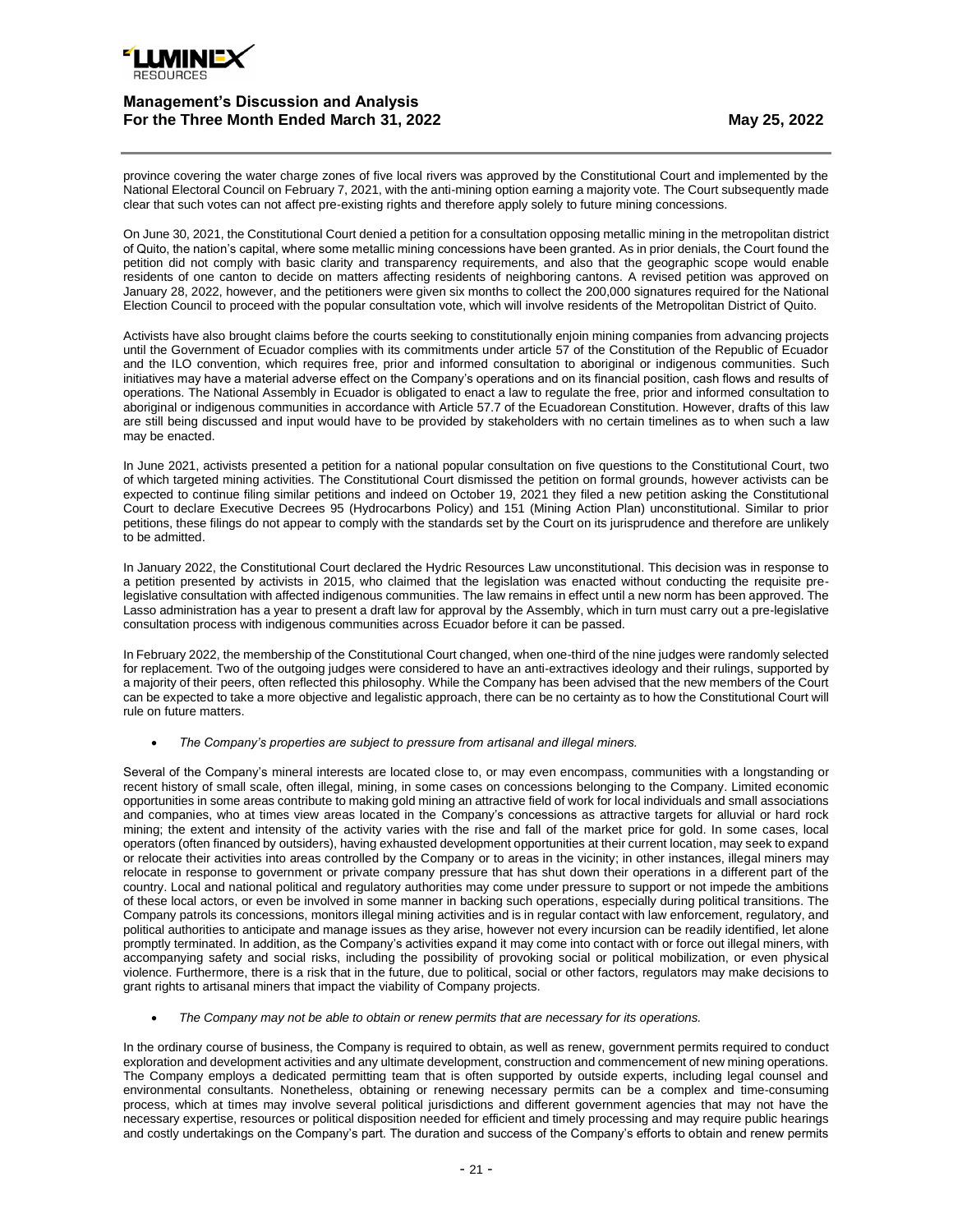

are contingent upon many variables not within its control, including changes in leadership, personnel and policies at regulators, the interpretation of applicable requirements implemented by permitting authorities, the expertise or diligence of civil servants, challenges presented by social and political actors, legal and regulatory reforms, and the timeframes for agency decisions. Government restructuring, such as the merger of the Ministry of Environment and National Water Secretariat (SENAGUA) - recently renamed Ministry of Environment, Water and Ecological Transition --, may also impact bureaucratic efficiency and timing of permits. The Company may not be able to obtain or renew permits that are necessary to its operations, or the cost to obtain or renew permits may exceed what the Company believes it can recover from a given property once in production. Any unexpected delays or costs associated with the permitting process could slow exploration and/or development or impede the eventual operation of a mine, which could adversely impact the Company's operations and profitability.

• *The Company has no significant source of operating cash flow and failure to generate revenues in the future could cause it to go out of business.* 

The Company has no revenues from ongoing operations and has recorded significant accumulated losses. Based upon current plans, the Company expects to incur operating losses in future periods due to ongoing expenses associated with the holding, exploration and development of the Company's mineral property interests. The Company will likely continue to have limited financial resources and its ability to achieve and maintain profitability and positive cash flow will remain dependent upon the Company being able to:

- o develop and/or locate a profitable mineral property;
- o generate revenues in excess of expenditures; and,
- o minimize exploration and administrative costs in the event that revenues and/or financing availability are insufficient, in order to preserve available cash.

In order to stay in business, in the absence of positive cash flow from operations, the Company will have to raise funding through financing activities. However, in the event it needs to do so, there is no certainty the Company will be able to raise funds at all or on terms acceptable to the Company. Furthermore, additional funds raised by the Company through the issuance of equity or convertible debt securities would cause the Company's current shareholders to experience dilution. Such securities also may grant rights, preferences or privileges senior to those of the Company's common shareholders.

The Company does not have any contractual restrictions on its ability to incur debt and, accordingly, could incur significant amounts of indebtedness to finance its operations. Any such indebtedness could contain restrictive covenants, which likely would restrict the Company's operations.

• *The mineral exploration industry is intensely competitive.*

The mineral exploration industry is intensely competitive in all its phases. The Company competes with many companies, including some possessing greater financial resources and technical capabilities, for the acquisition of mineral concessions, claims, leases, other mineral interests, and equipment required to conduct its activities, as well as for the recruitment and retention of qualified employees, and contracting of attorneys, consultants and technical experts. Ecuador is an emerging mining country with two large mines that commenced production in November 2019 and a great number of domestic and international mining companies undertaking exploration and development activities. As a result, mining equipment and expertise is limited and competition for contractors and qualified nationals is particularly intense.

• *Even if the Company makes a discovery of commercial quantities of minerals, there is no assurance that there will be market demand for the mineral resource and that the investment will earn an adequate return.*

There is no assurance that even if commercial quantities of minerals are discovered, a ready market will exist for their sale. Factors beyond the control of the Company may affect the marketability of any minerals discovered. These factors include: market fluctuations; domestic and international economic trends and political events; inflation or deflation; currency exchange fluctuations (specifically, the U.S. dollar relative to other currencies); interest rates and global or regional consumption patterns; speculative activities; and, government laws and regulations, including those relating to prices, taxes, royalties, land tenure, land use, labour, importing of equipment, importing and exporting of minerals, and environmental protection. The exact effect of any of these factors cannot be accurately predicted, but a combination of them may result in the Company not receiving an adequate return on invested capital or losing its invested capital.

• *Substantial expenditures are required to be made by the Company to establish mineral reserves and the Company may either not discover minerals in sufficient quantities or grades or not be able to obtain the required funds to develop a project on a timely basis.*

Substantial expenditures are required to establish mineral reserves through drilling and the estimation of mineral reserves or mineral resources in accordance with the Canadian Institute of Mining, Metallurgy and Petroleum (CIM) Guidance for Mineral Resources and Mineral Reserves. Although significant benefits may be derived from the discovery of a major mineralized deposit, the Company may not discover minerals in sufficient quantities or grades to justify a commercial mining operation and the funds required for development may not be obtained on a timely basis or may not be obtainable on terms acceptable to the Company. Estimates of mineral reserves and mineral resources can also be affected by environmental factors, unforeseen technical difficulties and unusual or unexpected geological formations. In addition, the grades of minerals ultimately mined may differ from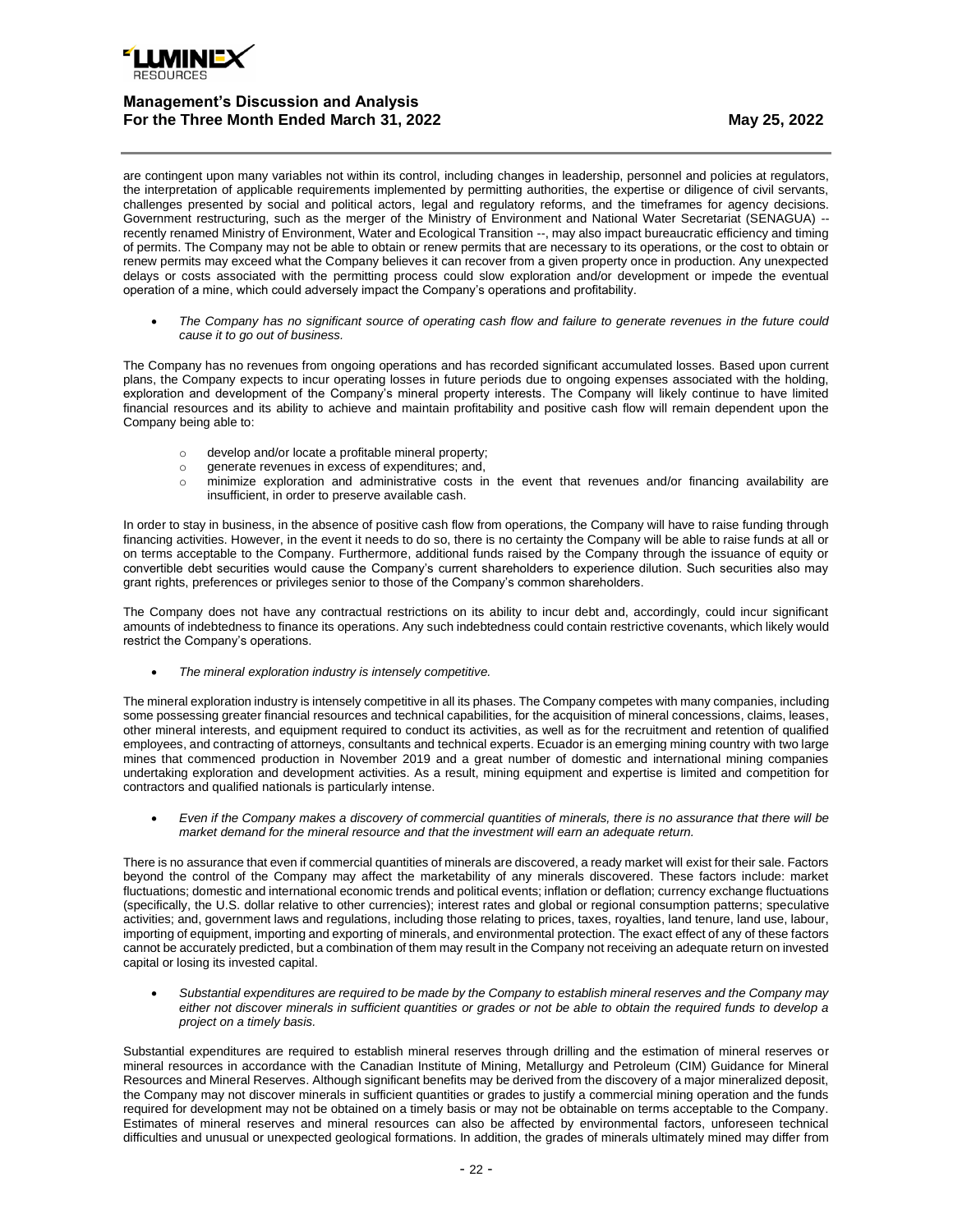

those indicated by drilling results. Material changes in mineral reserve or mineral resource estimates, grades, stripping ratios or recovery rates may affect the economic viability of any project.

• *Risks relating to inaccurate estimates of mineral resources, production, purchases, costs, decommissioning or reclamation expenses.*

Unless otherwise indicated, mineralization figures presented by the Company, in filings with securities regulatory authorities, press releases and other public statements that may be made from time to time, are based upon estimates made by Company personnel and independent geologists. These estimates are inherently imprecise, as they depend upon geological interpretation and statistical inferences drawn from drilling and sampling analysis, which may prove to be unreliable. As a result, there can be no assurance that mineral resource or other mineralization figures or estimates of costs (including initial capital costs and initial capital intensity) and expenses will be accurate, nor that the mineral resource could be mined or processed profitably.

The Company has not commenced production at any of its properties, nor defined or delineated any proven or probable mineral reserves. Therefore, the mineralization estimates for the Company's properties may require adjustments or downward revisions based upon further exploration or development work or actual production experience. In addition, the grade of ore ultimately mined, if any, may differ from that indicated by and inferred from drilling results. Furthermore, there can be no assurance that minerals recovered in small-scale tests will be duplicated in large-scale tests under on-site conditions or at production scale. As a result, the mineral resource and mineral reserve estimates that may be contained in the Company's filings with securities regulatory authorities, press releases and other public statements that may be made from time to time have been determined and valued based on assumed future metals prices, cut-off grades and operating costs that may prove to be inaccurate. In addition, extended declines in market prices for gold or other metals may render portions of the Company's mineralization uneconomic and result in reduced reported mineralization.

The estimated parameters for the Company's projects may be changed as development and mining plans are generated and refined. These parameters would include estimates of how plants, equipment and processes may operate in the future at the Company's projects, for which cost and productivity estimates may prove to be incorrect.

Any material alteration in the above noted estimates, or of the Company's ability to extract mineralization from its projects, could have a material adverse effect on the Company's results or financial condition.

• *The inherent operational risks associated with mining, exploration and development, many of which are beyond the Company's control.*

The Company's activities are subject to a high degree of risk due to factors that, in some cases, cannot be foreseen or anticipated, or managed. These risks include, but are not limited to: health emergencies, tectonic or weather activity that may provoke landslides, damage infrastructure or other impacts; labour disruptions; health emergencies; fires; local political or social pressure; negative local or national reactions to activities by other mining actors, legal or illegal, in Ecuador or abroad; legislative and regulatory changes; crime, including corruption; the inability to obtain adequate sources of power, water, labour, suitable or adequate machinery and equipment, and service providers, including drilling, engineering and environmental contractors, as well as expert attorneys and consultants. In addition, the Company may be unable to acquire or obtain such requirements as water rights, easements and other surface rights, which may be critical for the continued advancement of exploration, development and operational activities on its mineral concessions. Furthermore, the Company is regularly involved in a number of administrative and legal processes where, in spite of its best efforts and those of its legal advisors and consultants, results are uncertain. These processes could generate delays and adverse decisions, which could negatively impact project development and the Company's prospects.

• *Inadequate infrastructure may adversely affect the Company's operations and profitability.*

Mining, development, exploration and production activities depend, in varying degrees, on adequate infrastructure. Reliable roads, bridges, power and fuel sources, as well as water supplies are important determinants that affect capital, as well as operating costs and safety. If adequate infrastructure is not accessible, there can be no assurance that the development of the Company's projects will commence or be completed on a timely basis, if at all. In addition, unusual or infrequent weather phenomena, tectonic activity, sabotage, government, social or other interference in the maintenance or provision of such infrastructure could adversely affect the Company's operations and profitability.

• *The Company currently has limited insurance covering its assets and operations and, as a consequence, could incur considerable costs.*

Mineral exploration involves risks, which, even with a combination of experience, knowledge and careful evaluation, mining exploration companies may not be able to overcome. Operations in which the Company has a direct or indirect interest are exposed to numerous hazards and risks that normally attach to exploration and development of precious and non-precious metals deposits, any of which could result in work stoppages, harm to personnel or contractors, damage to property, and possible environmental damage and liability. The Company presently has very limited commercial liability insurance and does not intend to increase its liability insurance. As a result of having limited liability insurance, the Company could incur significant costs that may have a materially adverse effect upon its financial condition and even cause the Company to cease operations.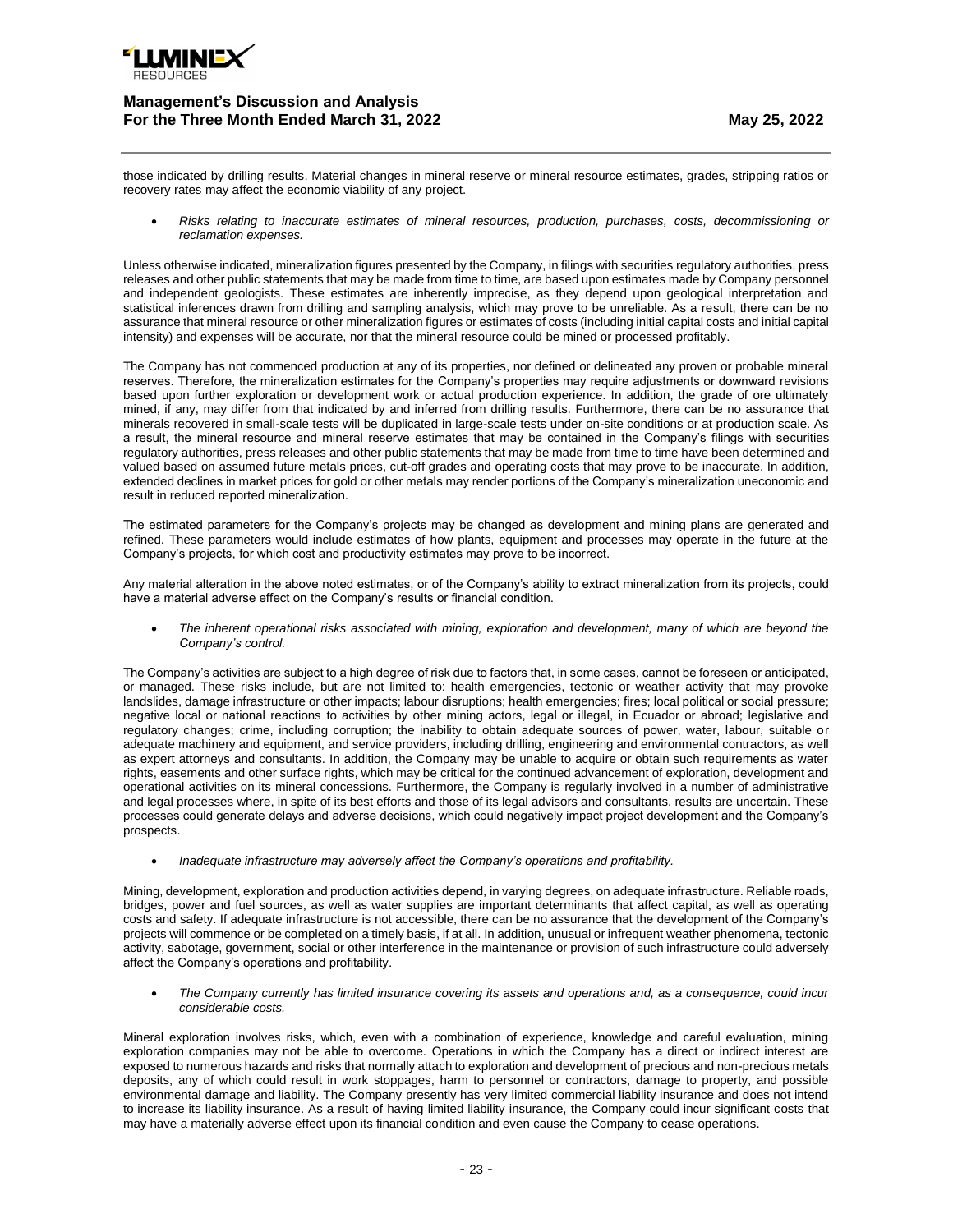

• *The Company's mineral or surface property interests may be subject to prior unregistered agreements or transfers and therefore title to some of the Company's property interests may be affected.*

Although the Company has sought and received such representations as it has been able to achieve from vendors in connection with the acquisition of, or options to acquire, an interest in its mining properties and surface rights, and has conducted reasonable investigations of legal title to each such property, the properties in which the Company has an interest may be subject to prior unregistered agreements or transfers or native land claims, or it is possible that title may be affected by undetected defects. Similarly, access agreements with landowners or possessors may also be subject to conflicting claims, which could impact the Company's operations.

• *The prices of gold, copper, and other base and precious metals can fluctuate significantly over time, as well as experience periods of major volatility, which may adversely affect the economic viability of the Company's mineral assets.*

The Company's revenues, if any, are expected to be almost entirely derived from the mining and sale of gold, copper and other metals. The prices of those commodities have fluctuated widely, particularly in recent years (even months), and are affected by numerous factors beyond the Company's control, including: international economic and political events and trends; expectations about economic growth and inflation; currency exchange fluctuations; interest rates; consumption patterns; speculative activities; and, increased production due to new mine developments and improved mining and production methods. The effects of these factors on the prices of gold and copper, as well as other precious and base metals, and, therefore, on the economic viability of any of the Company's mineral projects, cannot be accurately predicted, but nonetheless may adversely impact the Company's ability to raise capital and conduct its planned operations.

• *All of the Company's subsidiaries and its mineral properties are in a foreign country and, therefore, a large portion of the Company's business may be exposed to political, economic, social, security, and other risks and uncertainties.*

The Company's mineral properties, and related subsidiaries, are located entirely in Ecuador and may be exposed to various types and degrees of security, economic, labour, political, social, criminal and other risks and uncertainties. These risks and uncertainties include, but are not limited to: illness; terrorism; hostage taking; public protests, including demonstrations and roadblocks; common and violent crime; military repression; high rates of inflation; labour unrest; social pressure; war or civil unrest; creeping or outright expropriation and nationalization; renegotiation or nullification of existing concessions, licenses, permits and contracts, including by way of invalidation of governmental acts; artisanal and illegal mining operations and government enforcement of norms restricting these activities; changes in taxation and mining-related laws and regulations; trade protectionism, including restrictions or tariffs on imports; changes to the foreign exchange regime; changes to the currency regime; currency controls; restrictions on repatriation of funds; changing political conditions, including national and more localized electoral results and political appointments; government austerity, restructuring and other measures impacting the political will and operational capabilities of ministries, agencies and other government entities; challenges to the validity of governmental acts; litigation and judicial decisions, including approval of processes for popular votes to ban mining in different jurisdictions, that run counter to the Government of Ecuador's pro-mining policies, possibly precipitated by activists or indigenous groups opposed to extractive industries and/or foreign investment; local, municipal and provincial environmental protection and social investment initiatives; corrupt or unethical behaviour by government officials or agents, judges, media interests, and even Company employees or contractors; and, governmental regulations that may favour or require the awarding of contracts to local contractors or require foreign contractors to employ residents of, or purchase supplies from, a particular jurisdiction. In addition to the foregoing, the reputation of Ecuador as a developing nation, perceived by many as having a track record of economic and political instability and measures contrary to attracting investment in the mining sector and other areas of the economy, may make it more difficult for the Company to obtain required exploration and development financing or strategic investment for its projects.

Changes in mining or investment policies or shifts in political and public attitudes towards mining and / or foreign investment in Ecuador, its provinces, or local political jurisdictions, may adversely affect the Company's operations or potential profitability. Operations may be affected in varying degrees by modifications to governmental legislation, regulations and pronouncements. As well as provincial and local norms, with respect to, but not limited to: restrictions on production; price controls; export controls; currency remittances; taxes, including income taxes, property taxes, value added taxes, capital gains taxes, windfall taxes, and the sovereign adjustment tax; royalties; expropriation of property; foreign investment; maintenance of claims; the environment; land use, including territorial bans on different types of mining activities or outright cancellation of mining rights; land claims or other demands by local people; social consultation and other permitting requirements; corporate social responsibility; large mining activity, including exploration; artisanal mining; illegal mining; labour; health; transportation; water use; imports and exports; and, mine safety. Failure to comply strictly with applicable laws, regulations and local norms and practices relating to mineral rights applications and tenure, could result in cancellation, loss, reduction or expropriation of entitlements, or the imposition of additional local or foreign parties as joint venture partners with carried or other interests.

The impact of one or more of these various factors and uncertainties, none of which can be accurately predicted, could have an adverse effect on the Company's operations or potential profitability.